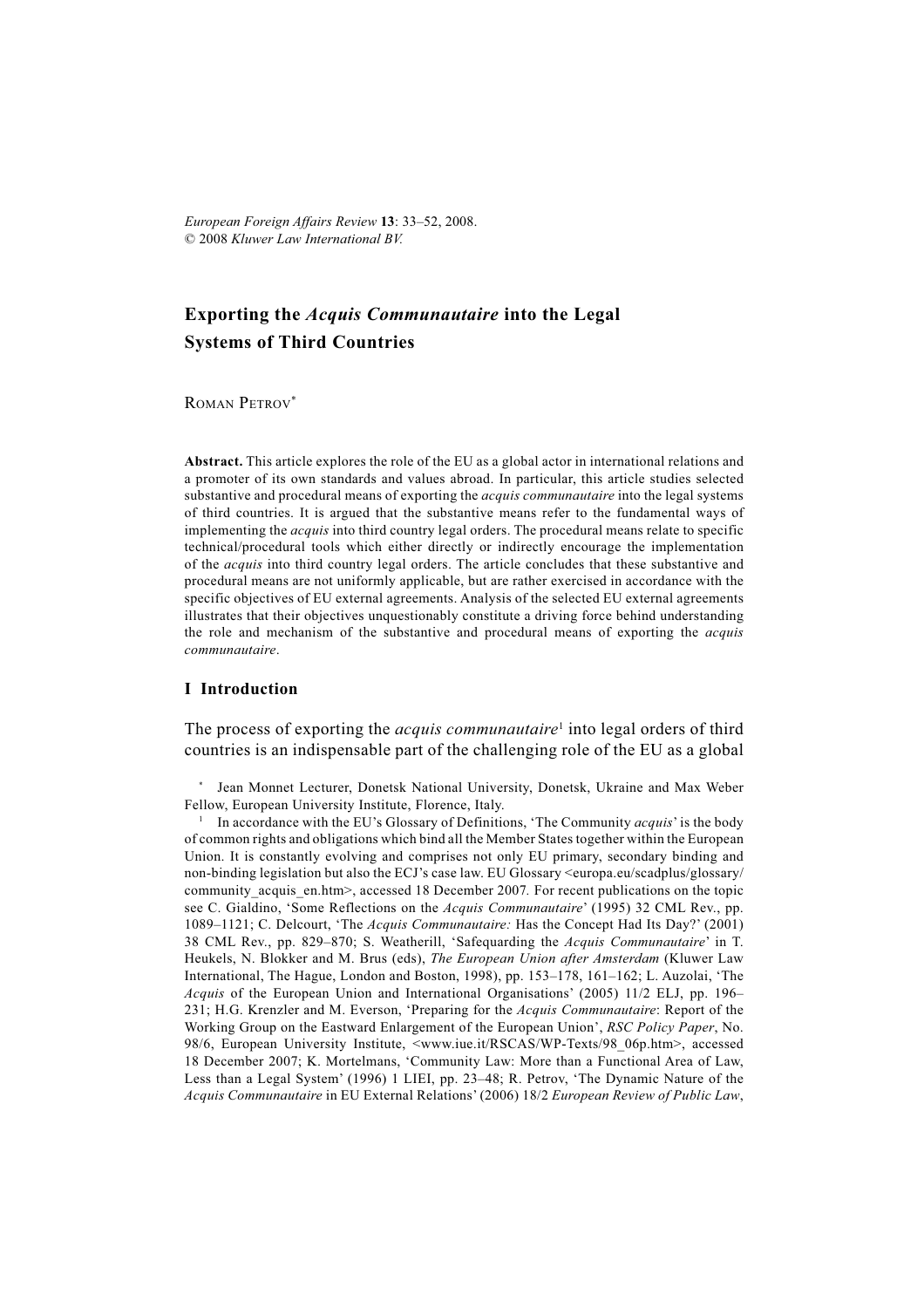actor.2 Indeed, the adoption of the *acquis* encourages third countries to revisit the compatibility of their national rules and standards to those of the EU, in order to share 'the Union's common values'.<sup>3</sup> Furthermore, the export of the *acquis* contributes to the establishment of a friendly legal environment between the EU and third countries, therefore encouraging the flow of investment and the mutual liberalization of markets.

Deeper insight into the legal and procedural instruments of this phenomenon could clarify many problems, which are relevant for various fields of European integration. The simple question 'how does the EU export its *acquis communautaire*?' could help us in understanding the logic behind many tools of the EU external policy towards third countries, in particular, the impact of objectives of EU external agreements on the process of exporting the *acquis*. For this purpose, this article will focus on a few selected substantive and procedural means by which the EU exports the *acquis* into the legal systems of third countries. The phrase 'substantive means' refers to the fundamental ways in which the *acquis* is implemented into third country legal orders. 'Procedural means' relates to specific technical/procedural tools which either directly or indirectly encourage the implementation of the *acquis*. We shall equip our examination by the following procedural means: formal/informal involvement in the EU legislation procedure, the exchange of information, and technical and financial assistance on behalf of the EU.

In general, the purpose of this article is not to provide an exhaustive analysis of the substantive and procedural means of exporting the *acquis communautaire* into third country legal systems. This subject matter is vast and constantly evolving, reflecting the dynamic nature of EU external policy. Therefore, we endeavour to highlight only fundamental features of this complicated but highly interesting process by illustrating the most frequently applied means of exporting the *acquis* deduced from EU external agreements and EU external policies.

## **II Substantive Means of Exporting the** *Acquis Communautaire* **into Third Country Legal Systems**

Below we examine and systemize the major substantive means of exporting the *acquis communautaire* into third country legal systems in EU external

<sup>2</sup> On this matter see M. Cremona, 'The Union as a Global Actor: Roles, Models and Identity' (2004) 41 CML Rev., pp. 553–573.

pp. 741–771; R. Petrov, 'The External Dimension of the Acquis Communautaire', *Max Weber Programme Working Papers*, No. 07/02, European University Institute, <cadmus.iue.it/dspace/ handle/1814/6931>, accessed 18 December 2007; A. Mahen, 'Transformative Engagement Through Law: The Acquis Communautaire as an Instrument of EU External Influence' (2007) 9/3 *European Journal of Law Reform*, pp. 361–392.

<sup>&</sup>lt;sup>3</sup> Article 2 of the Lisbon Treaty.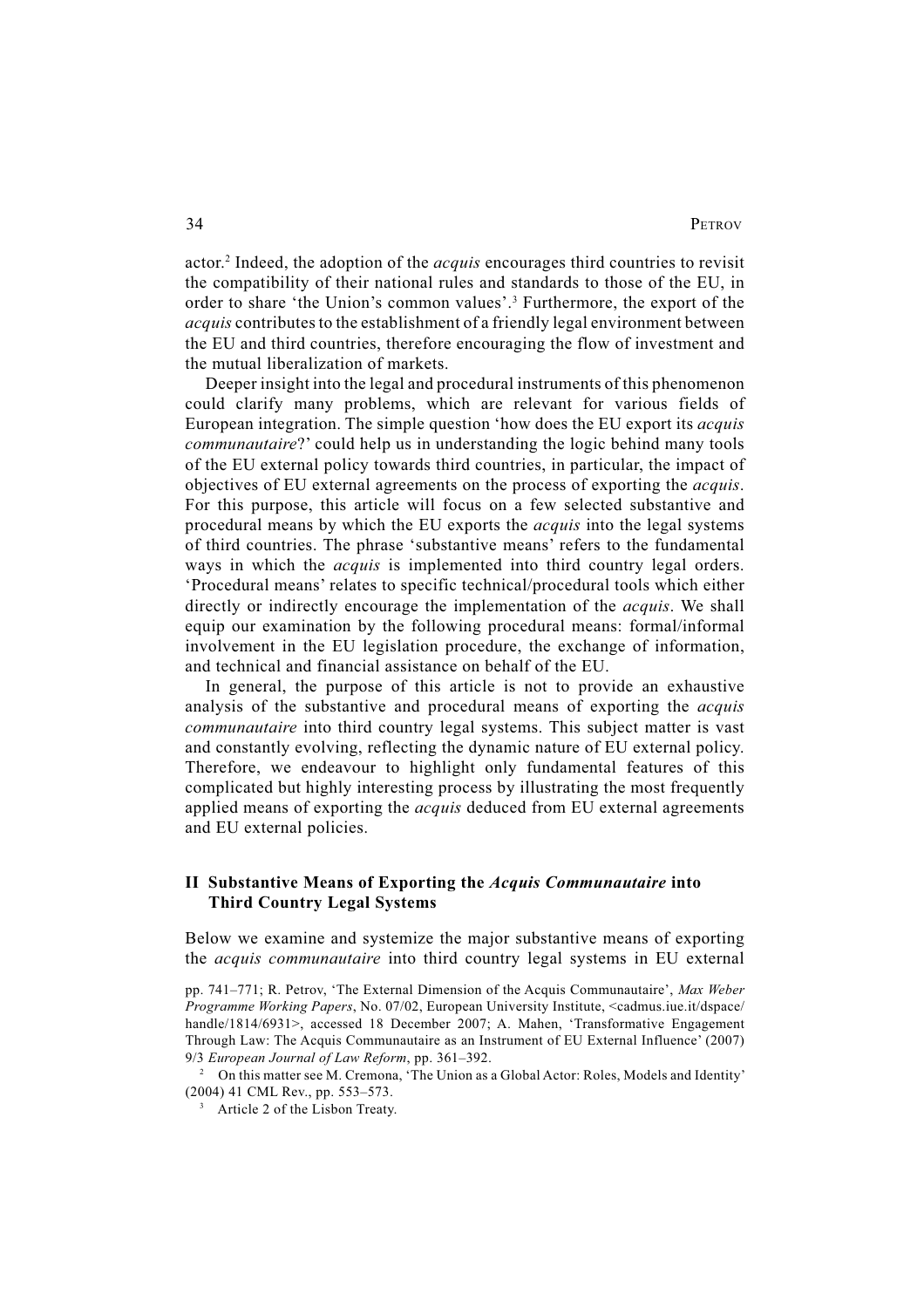agreements. These means serve as the basic tools to ensure the implementation of the *acquis* into third country legal orders. For the purpose of our study we propose distinguishing two types of the *acquis* applicable within EU external agreements, namely fixed and dynamic. Consequently, the objectives of external agreements and the need to export either a fixed or dynamic *acquis* imply different substantive means of exporting.

## *1. Export of the Fixed* Acquis Communautaire *into Third Country Legal Systems*

The export of the fixed or so-called 'pre-signature' *acquis* into third country legal systems means that parties to external agreements agree to fix the scope of the *acquis communautaire* at the point of the formal signature of an agreement. However, the scope of the fixed *acquis* does not exclude its further revision in the course of the evolution and enhancement of bilateral relations between the EU and the third country. A political decision to set specific objectives in external agreements, or to exercise an evolutionary clause (the establishment of a customs union or free trade area or close sectoral economic cooperation), could force the parties to revise the entire scope of the relevant *acquis*.

The substantive means of exporting a fixed *acquis* are not common to all EU external agreements. In general, they are inherent to external agreements which aim to promote close economic or political relations between the EC and third countries, but which do not foresee the eventual integration of the latter into the EU. That is to say, the export of the fixed *acquis* serves to fit the specific objectives of EU external agreements (the establishment of a customs union, free trade area or mutual recognition regime), but not their dynamic objectives (association or full EU membership). As an example, the fixed pre-signature acquis is intrinsic to the European Economic Area (EEA) Agreement<sup>4</sup> and the EC–Swiss Sectoral Agreement (SAs),<sup>5</sup> which are not aimed at the full EU membership of the third country. On the other hand, EU external agreements targeted at either full membership or an association with the EU (Stabilization

<sup>4</sup> OJ 1994, L 1/3.

<sup>&</sup>lt;sup>5</sup> The Agreement on Scientific and Technological Cooperation; 2) the Agreement on Specific Aspects of Government Procurement; 3) the Agreement on Mutual Recognition in Relation to Conformity Assessment; 4) the Agreement on Trade in Agricultural Products; 5) the Agreement on Air Transport; 6) the Agreement on the Carriage of Goods and Passengers by Rail and Road; 7) the Agreement on the Free Movement of Persons. On October 2004 Switzerland signed 'second wave' agreements with the EC: on free trade in services; on processed agricultural products; on the environment; on statistics; on the fight against fraud; on the double taxation of retired EU civil servant pensions; on the taxation of savings; on the extension of Schengen and the Dublin Conventions' *acquis* to Switzerland; on education; and on the media. For the latest information on the negotiation process see under  $\langle$ www.europa.admin.ch>, accessed 18 December 2007.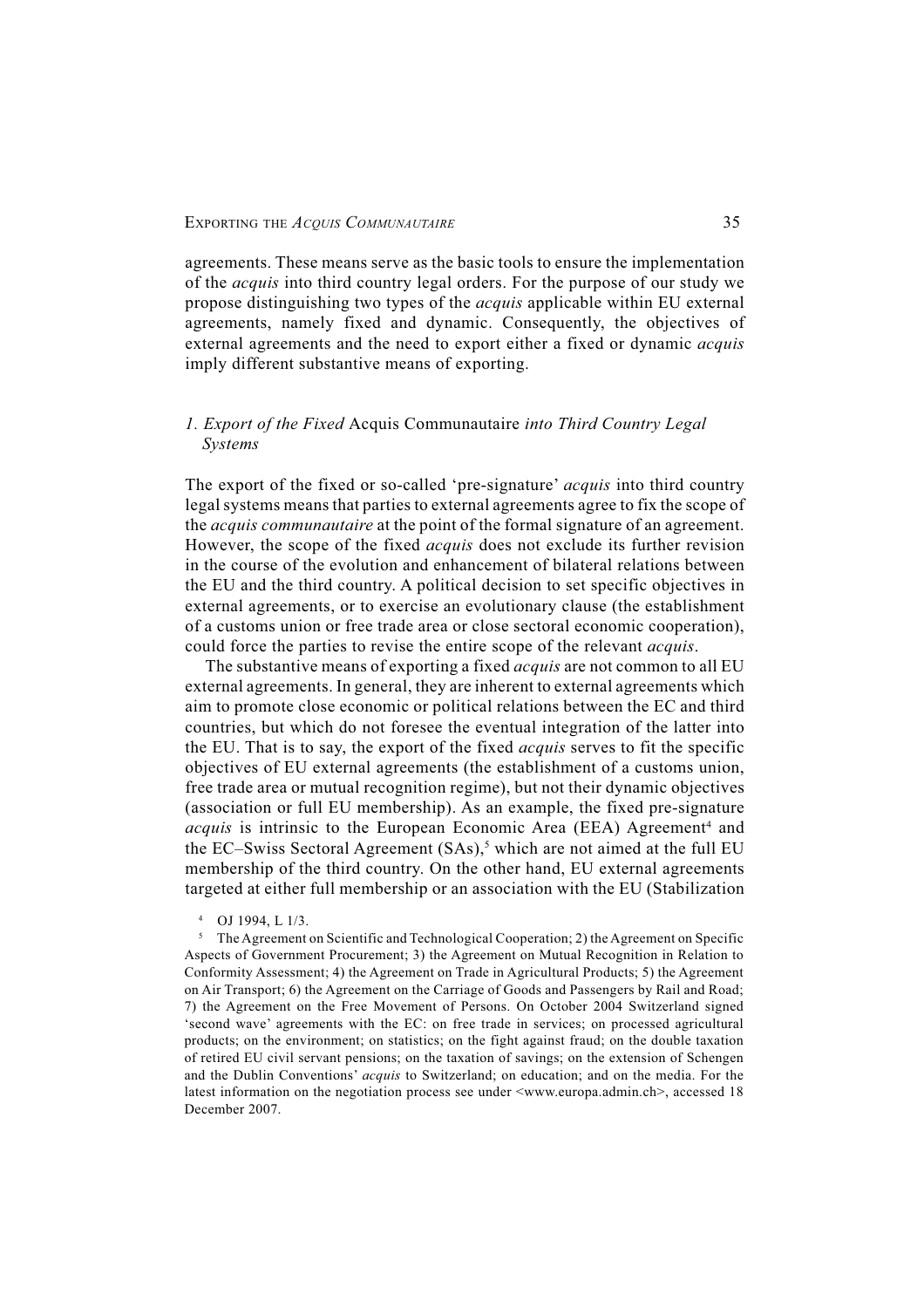and Association Agreements (SAAs),<sup>6</sup> Europe Agreements (EAs)<sup>7</sup>) prioritize the export of a dynamic *acquis* into third country legal systems.

In general, the fixed *acquis* is embedded either in the main text or the annexes to the EU external agreements. Both constitute an integral part of the third country legal orders, subject to respective national constitutional requirements. EU external agreements/annexes specify the scope of the *acquis communautaire* applicable to the third country (object, subject, exemptions) and indicate the hierarchy of the relevant *acquis*, thereby clarifying its binding force for a third country legal order. For instance, within the EEA Agreement the binding *acquis* is labelled 'acts referred to'. The relevant soft *acquis* (Commission communications and recommendations, Council resolutions and recommendations) is identified as 'Acts of which the Contracting Parties shall take note'. However, one must always be aware that a reference to a specific EC Act in external agreements/annexes does not automatically imply the identical application of an EC Act within a third country legal order.<sup>8</sup> As EU external agreements and the EU institutions frequently reiterate, the relevant EC Act should be applicable in accordance with the objectives of the EU external agreement.9

The primacy of the fixed *acquis communautaire* within third country legal orders derives from their national constitutional arrangements.10 The effective implementation and uniform interpretation of the relevant *acquis* within third country legal systems also depends on their national constitutional procedures. Furthermore, we believe that progress in bilateral relations with the EU directly

6 At the moment of writing the SAAs have been concluded with FYROM (COM (2001) 90 final) and Croatia (COM (2001) 371 final). (The FYROM and Croatia SAAs entered into force on 3 May 2001 and on 12 December 2001 respectively. The SAA with Albania was signed on 12 June 2006 and is in the process of ratification.

7 The EAs concluded with the following Central and East European countries (CEECs): Poland (OJ 1993 L 348/2, in force since 1 February 1994); Hungary (OJ 1993 L 347/2, in force since 1 February 1994); the Czech Republic (OJ 1994 L 360/2, in force since 1 February 1995); the Slovak Republic (OJ 1994 L 359/2, in force since 1 February 1995); Romania (OJ 1994 L 357/2, in force since 1 February 1995); Bulgaria (OJ 1994 L 358/3, in force since 1 February 1995); Lithuania (OJ 1998 L 51/3, in force since 1 January 1998); Latvia (OJ 1998 L 26/3, in force since 1 January 1998); Estonia (OJ 1998 L 68/3, in force since 1 January 1998); and Slovenia (OJ 1999 L 51/3, in force since 1 February 1999). Now, all EAs have expired after the accession of the CEECs into the EU.

8 For example, the Introduction to Annex XIV of the EEA Agreement (OJ 1994, L 1/3) warns that 'preambles, the addresses of the EC Acts, references to territories or languages of the EC, references to rights and obligations of EC Member States, their public entities, undertakings and individuals in relation to each other; and references to information and notification procedures are specific to the EC legal order' and therefore cannot be identically applied to EFTA member states.

9 See EEA Agreement Protocol 1 'On horizontal adaptations' of the EEA Agreement. Case 270/80 *Polidor Ltd. v. Harlequin Record Shops* [1982] ECR 329.

<sup>10</sup> For instance, see Articles 7 and 103 EEA Agreement. See Protocol 35 of the EEA Agreement.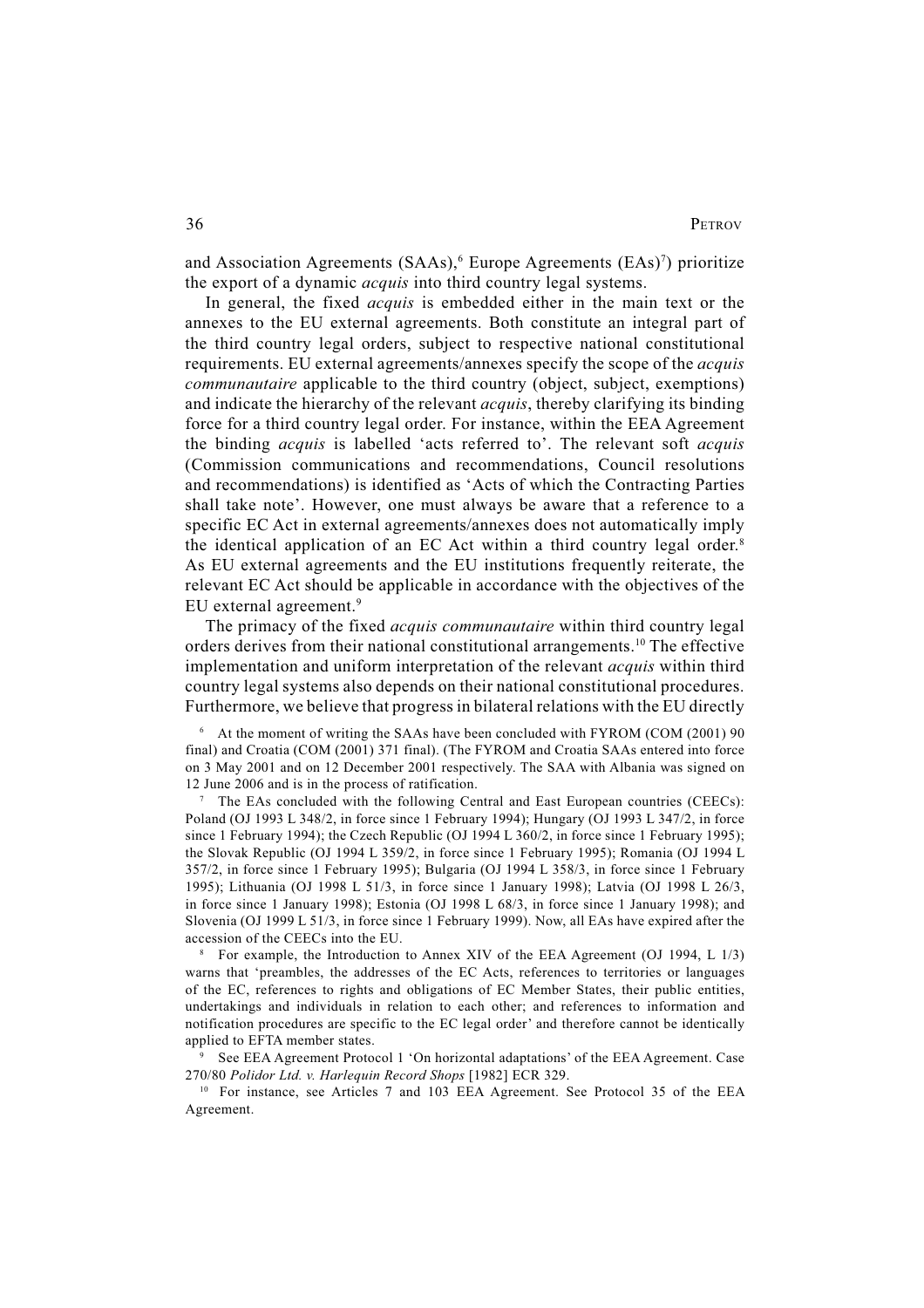influences the third country's attitude towards the implementation of the *acquis*. In other words, it could be argued that any decision to accomplish the effective implementation of the relevant *acquis* is both political and legal.

## *2. Exporting the Dynamic* Acquis Communautaire *into Third Country Legal Systems*

The timely implementation of the fixed pre-signature *acquis* does not automatically imply the coherence of a third country's legal order with the dynamic *acquis communautaire* following the formal signature of an EU external agreement.<sup>11</sup> A link between the pre-signature *acquis* and the dynamic *acquis* could eventually be lost if the former is not regularly amended and uniformly applied within third countries' legal orders. For this reason, EU external agreements refer to the substantive means of ensuring the uniform application and timely incorporation of the dynamic 'post-signature' *acquis*. Analysis of EU external agreements allows us to consider the following means of exporting the dynamic *acquis communautaire*: a) homogeneity; b) binding and soft-harmonization commitments; c) approximation clauses; d) a mutual recognition regime.

*a) Homogeneity.* The EEA Agreement is the only EU external agreement to employ so-called homogeneity as a means of ensuring the actual adaptation of the dynamic post-signature *acquis communautaire* into the legal orders of the European Free Trade Area (EFTA) member states.<sup>12</sup> It should be clarified that the principle of homogeneity is not exclusive to the adaptation of the dynamic *acquis*. It is applicable in the course of the implementation of both fixed and dynamic *acquis* into EFTA member states' legal orders. In the context of the latter, the principle of homogeneity means that as soon as a new relevant EC rule has been formally adopted by the Council or the European Commission, the EEA Joint Committee must take a decision concerning the appropriate amendment of the EEA Agreement, 'with a view to permitting a simultaneous application' of legislation in the EC and the EEA countries.13 The principle of homogeneity presumes the equality of the parties to this process, since the incorporation of the relevant *acquis* cannot take place at all in the absence of an agreement between the EC on the one hand and the EEA countries 'speaking with one voice' on the other.<sup>14</sup> Overall, the application of homogeneity has proved to be a well-functioning means of developing the legal systems of the EEA countries and the EC in parallel.

<sup>&</sup>lt;sup>11</sup> On the nature of the EC dynamic *acquis* see Petrov, note 1 above.

In the meantime, the EFTA comprises Iceland, Norway, Switzerland and Liechtenstein.

<sup>13</sup> Article 102(1) EEA Agreement.

<sup>14</sup> Article 93(2) EEA Agreement*.*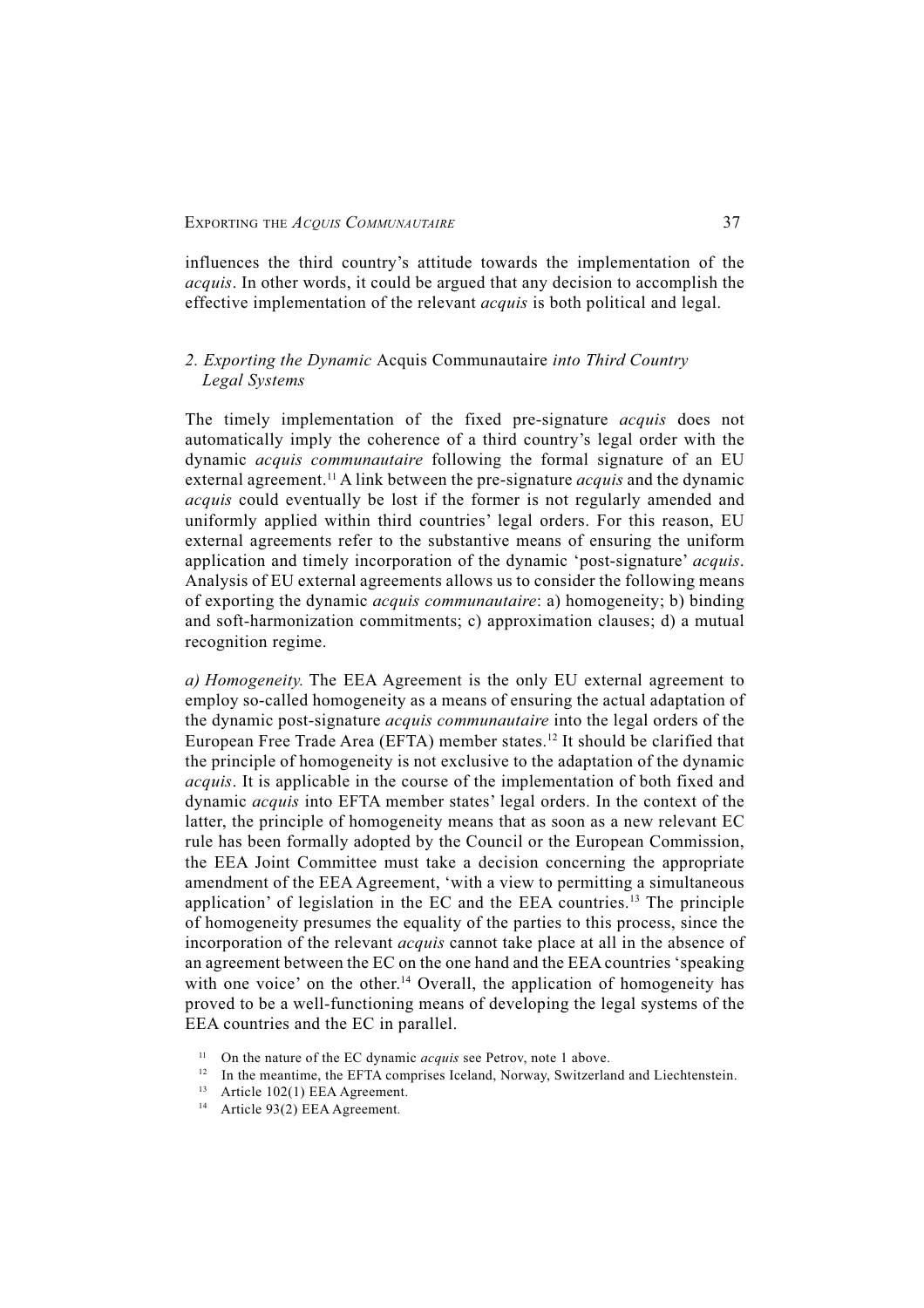The concept of homogeneity is based on two elements: 1) the timely implementation of EC legislation into the EEA Agreement, 'in order to guarantee the legal security and homogeneity of the EEA . . . as closely as possible to the adoption by the Community of the corresponding Community legislation';15 and 2) the uniform interpretation of the adopted *acquis* and the EFTA rules.

Other EU external agreements do not replicate the EEA homogeneity formula in full. This could be explained by the relatively high costs incurred by the permanently expanding EU in implementing the homogeneity procedure. The EU has not been eager to apply the homogeneity formula in its relations with third countries on the eve of the unprecedented institutional and legislature reforms envisaged in the EU Constitutional Treaty. Instead, the EU has embarked upon a more cautious strategy. It simply employs specific elements of the homogeneity which are in line with specific objectives of the relevant EU external agreements. In our opinion, EU external agreements, which envisage either close economic cooperation (an EC–Turkey customs union), or close sectoral cooperation (EC–Swiss SAs), encourage the uniform interpretation of the third country's legal system with the dynamic EC *acquis*. For example, the aim of establishing a customs union with the EC allows Turkey to ensure, on a unilateral basis, the timely implementation and uniform interpretation of the relevant dynamic EC *acquis*. Provisions of Decision 1/95 which are identical in substance to the corresponding provisions of the EC Treaty should be interpreted in conformity with the relevant ECJ case law to ensure the proper functioning of the EC–Turkey Customs Union.16 Furthermore, Turkey must ensure that the principles of the EC Treaty are upheld, along with the principles contained in the secondary legislation and the case law developed on this basis.<sup>17</sup>

On the other hand, the objective of bilateral sectoral cooperation between the EC and Switzerland (relating to the EC–Swiss SAs on the free movement of persons and air transport) could justify non-binding commitments on behalf of Switzerland regarding the uniform interpretation of the dynamic post-signature *acquis communautaire* within the Swiss legal system. For example, the EC–Swiss Joint Committee has full discretion to 'determine the implications' of post-signature ECJ case law on the functioning of the EC– Swiss SAs.<sup>18</sup> In other words, Switzerland is not bound by the dynamic postsignature *acquis communautaire*. The relevant *acquis* adopted after the date of signature of this agreement is to be communicated to the EC–Swiss Joint Committee for its final political decision.

- <sup>15</sup> Article 102(1) EEA Agreement.<br><sup>16</sup> Article 66 Decision 1/05 (OI 10)
- Article 66 Decision 1/95 (OJ 1996 L 35/1).
- <sup>17</sup> Article 41 Decision 1/95.
- <sup>18</sup> Article 16(2) of the EC–Swiss SA on the free movement of persons (OJ 2002, L 114/6), Article 1(2) of the EC–Swiss SA on Air Transport (OJ 2002, L 114/73).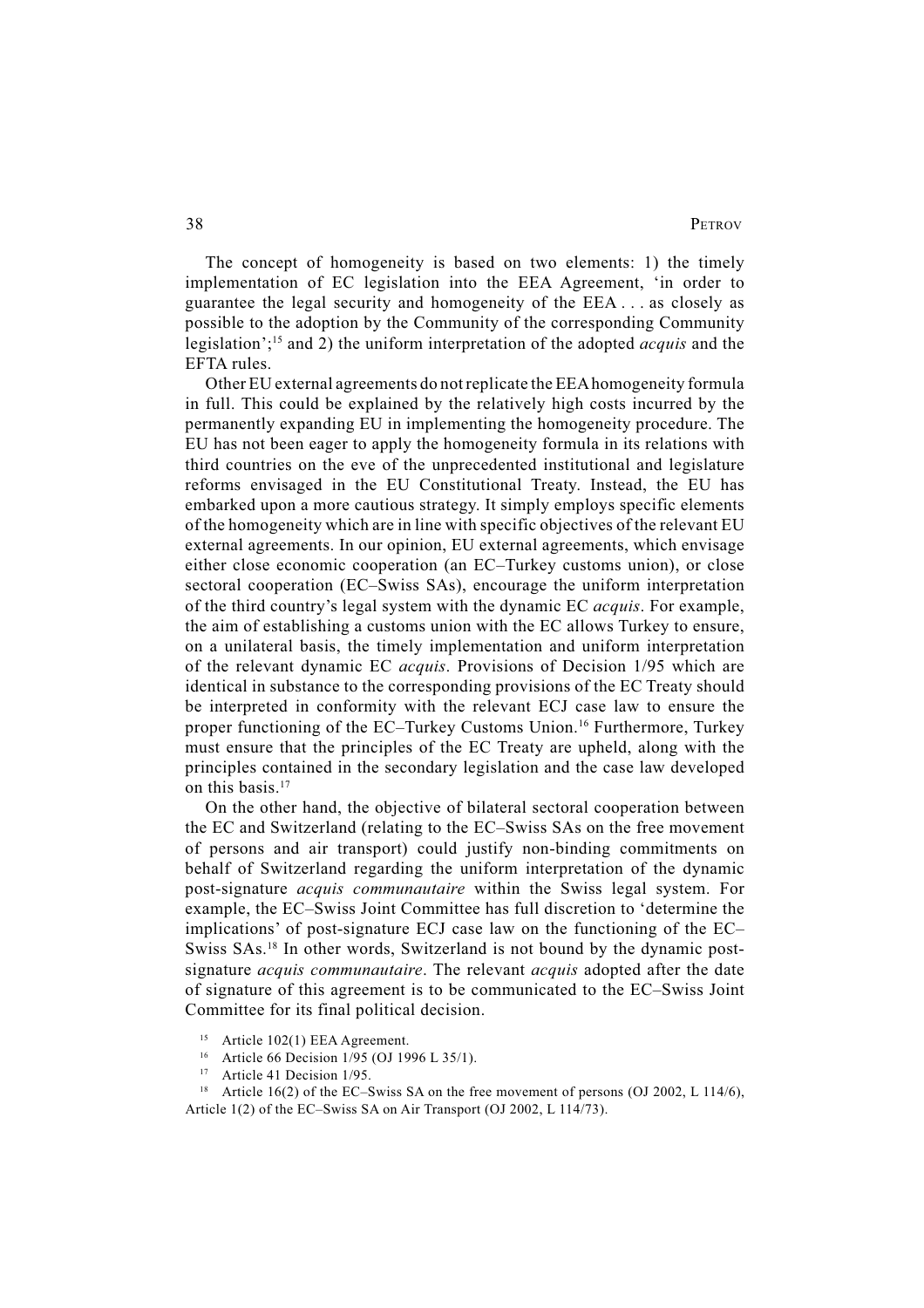To sum up, we emphasize that the principle of homogeneity has not become universally applicable in EU external agreements, owing to its complexity and the need for relatively close cooperation with third country legal systems. Instead, recent EU external policy has tended to apply selected elements of the homogeneity mechanism that suit specific objectives of its external agreements (access to mutual markets, mutual recognition, sectoral cooperation, etc.).

*b) Binding and soft-harmonization commitments.* The application of binding and soft-harmonization commitments in EU external agreements is one of the frequently used means of exporting the dynamic *acquis* into third country legal systems*.* 19 We propose distinguishing between binding and soft-harmonization commitments in accordance with the criteria below. First, binding and soft harmonization commitments are differentiated by the specific wording of an agreement's provisions. For instance, binding harmonization commitments in the SAAs are emphasized by phrases such as 'shall ensure', 'shall take measures', 'shall take the necessary measures', 'undertake to authorise', and 'the SAA Council may decide to oblige'. Soft-harmonization commitments are distinguished by non-binding terminology as well as by the wide discretion granted to third countries in the course of implementing the *acquis communautaire*. In general, soft-harmonization commitments are contained in phrases such as: 'shall take the necessary measures in order to gradually achieve', 'shall seek to promote the use of Community regulations', 'will establish a plan', 'will cooperate in order to align the standards of . . . on those of the Community', 'cooperation . . . shall have as its aim . . . the gradual harmonisation', 'the Parties may cooperate', and 'the cooperation shall focus'.

Second, binding harmonization commitments set a deadline for the implementation by the third country of the relevant *acquis*. For example, the EC–Swiss SA on technical barriers obliges Switzerland to 'adopt, no later than six month after signature of this Agreement, arrangements that are equivalent to Community legislation on the technical conditions governing road transport'. The Parties to the EC–FYROM (Former Yugoslav Republic of Macedonia) SAA and the Partnership and Cooperation Agreements (PCAs)<sup>20</sup>

<sup>&</sup>lt;sup>19</sup> For the comprehensive account of the concept of 'harmonization' see L. Mistelis, 'Is Harmonisation a Necessary Evil? The Future of Harmonisation and New Sources of International Trade Law' in M. Cremona, J. Fletcher and L. Mistelis (eds.), *Foundations and Perspectives of International Trade Law* (Sweet and Maxwell, Andover, 2001, ), pp. 3–27.

<sup>20</sup> EC–Russia PCA (OJ 1997 L 327), entered in force 1 December 1997; EC–Ukraine PCA (OJ 1998, L 49), entered in force 1 March 1998; EC–Moldova PCA (OJ 1998, L 181), entered in force 1 July 1999; EC–Armenia PCA (OJ 1999, L 239), entered in force 1 July 1999; EC– Azerbaijan PCA (OJ 1999, L. 246), entered in force 1 July 1999; EC–Georgia PCA (OJ 1999, L 205), entered in force 1 July 1999; EC–Republic of Kazakhstan PCA (OJ 1999, L 196), entered in force 1 July 1999; EC–Kyrgyz Republic PCA (OJ 1999, L 196), entered in force 1 July 1999;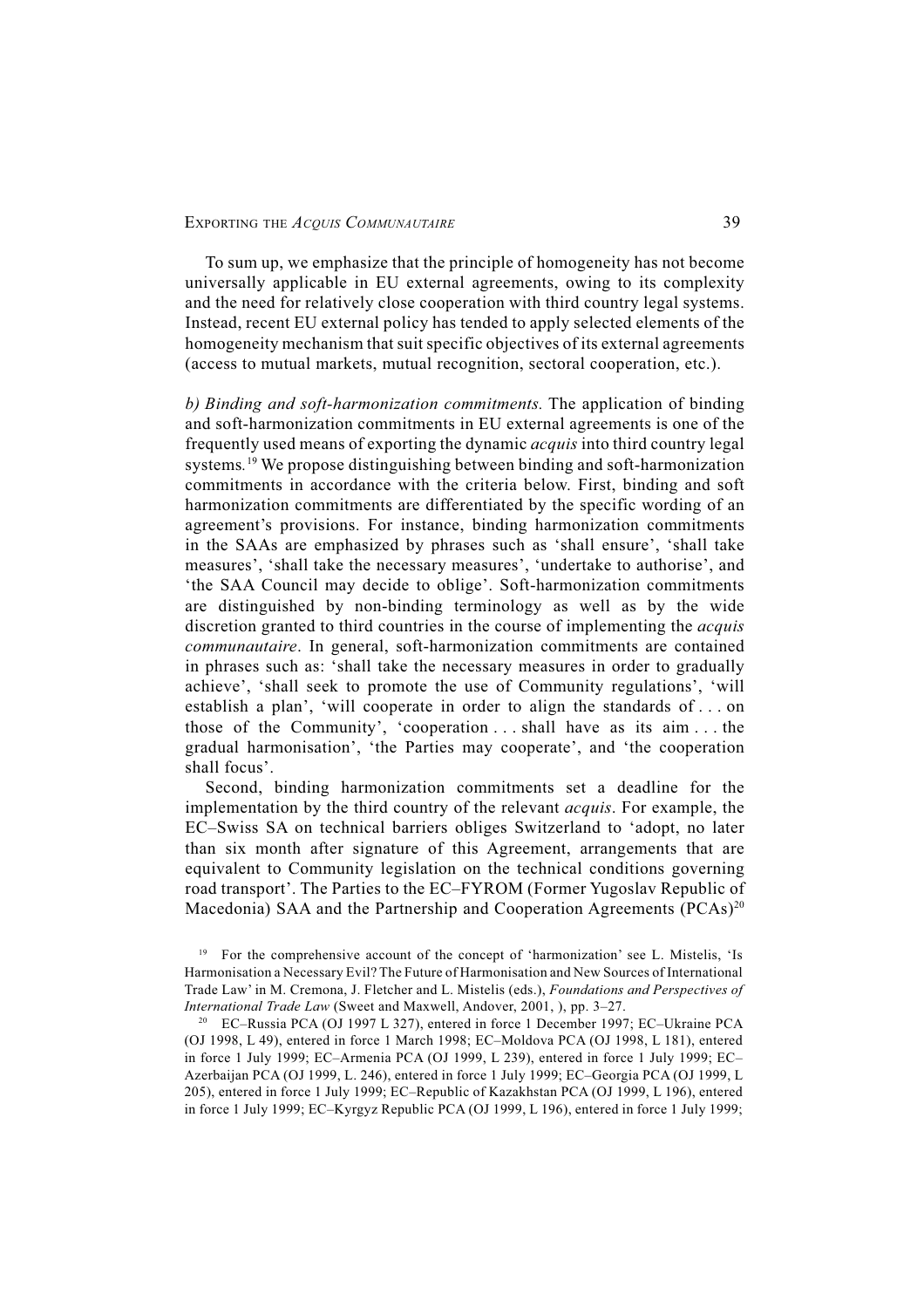undertake a commitment to accede within five years to the specified list of multilateral conventions on intellectual, industrial and commercial property rights.21 Turkey is expected to 'incorporate into its internal legal order the Community instruments relating to the removal of technical barriers to trade' within five years from the date of entry into force of Decision 1/95.<sup>22</sup>

On the other hand, soft-harmonization commitments are worded to avoid any explicit deadlines for the implementation of the *acquis communautaire*. Instead, soft-harmonization commitments provide sufficient flexibility for a third country to achieve the objectives of the agreement. For instance, Parties to the EC–Korea Trade Development and Cooperation Agreement (TDCA) 'shall examine' measures to harmonize health and plant health, as well as environmental standards and rules with a view to facilitating trade. This should be achieved taking account of the legislation in force for both Parties, and in conformity with WTO rules.<sup>23</sup> The harmonization process within the EU–Mexico TDCA is aimed at the mutual liberalization of trade and the establishment of a favourable investment legal environment.<sup>24</sup>

Third, we argue that harmonization commitments must be read in line with the objectives of EU external agreements. This especially relates to situations where the objectives of the external agreements evolve in accordance with the revision of EU policy towards third countries. For instance, the aim of 'gradual integration into the Community' has from the outset presumed the eventual full legislative compatibility Central and East European countries (CEECs) with the selected areas of the *acquis communautaire* which are of particular importance for the association, such as consumer protection,25 standards and conformity assessment,<sup>26</sup> and customs law.<sup>27</sup> In a short period of time, the nature of harmonization commitments within the EAs has been revisited alongside the reconsideration of political relations between EU and EA members. This has changed following the EU's political decision to offer CEECs candidate country status. Thereafter, the same wording of

- 23 Article 21(2) EC–Korea TDCA (OJ 2001 L 090).
- <sup>24</sup> Article 15(b), (c) EC–Mexico TDCA (OJ 2000 L 276).
- <sup>25</sup> For example, Article 94(1) EC–Estonia EA.

<sup>26</sup> For example, Estonia is obliged to use and implement EC technical regulations and standards, as well as conformity assessment procedures within the areas of cooperation. In general, the CEECs can adhere to *de minimis* EC standards, but they are free to develop and implement higher standards if necessary in the course of adopting EC standards (Article 75 EC–Estonia EA).

<sup>27</sup> For example, Article 92 EC–Hungary EA.

EC–Uzbekistan PCA (OJ 1999, L 229), entered in force 1 July 1999; EC–Republic of Belarus PCA (COM (95)137 final), signed in 1995, but in 1996 EU–Belarus relations were stalled following political setbacks; EC–Turkmenistan PCA (COM (97) 693 final).

<sup>&</sup>lt;sup>21</sup> Articles 71 FYROM and Croatia SAAs. For the list of the conventions see Annex III EC–Ukraine PCA.

<sup>&</sup>lt;sup>22</sup> Article 8(1) Decision  $1/95$ .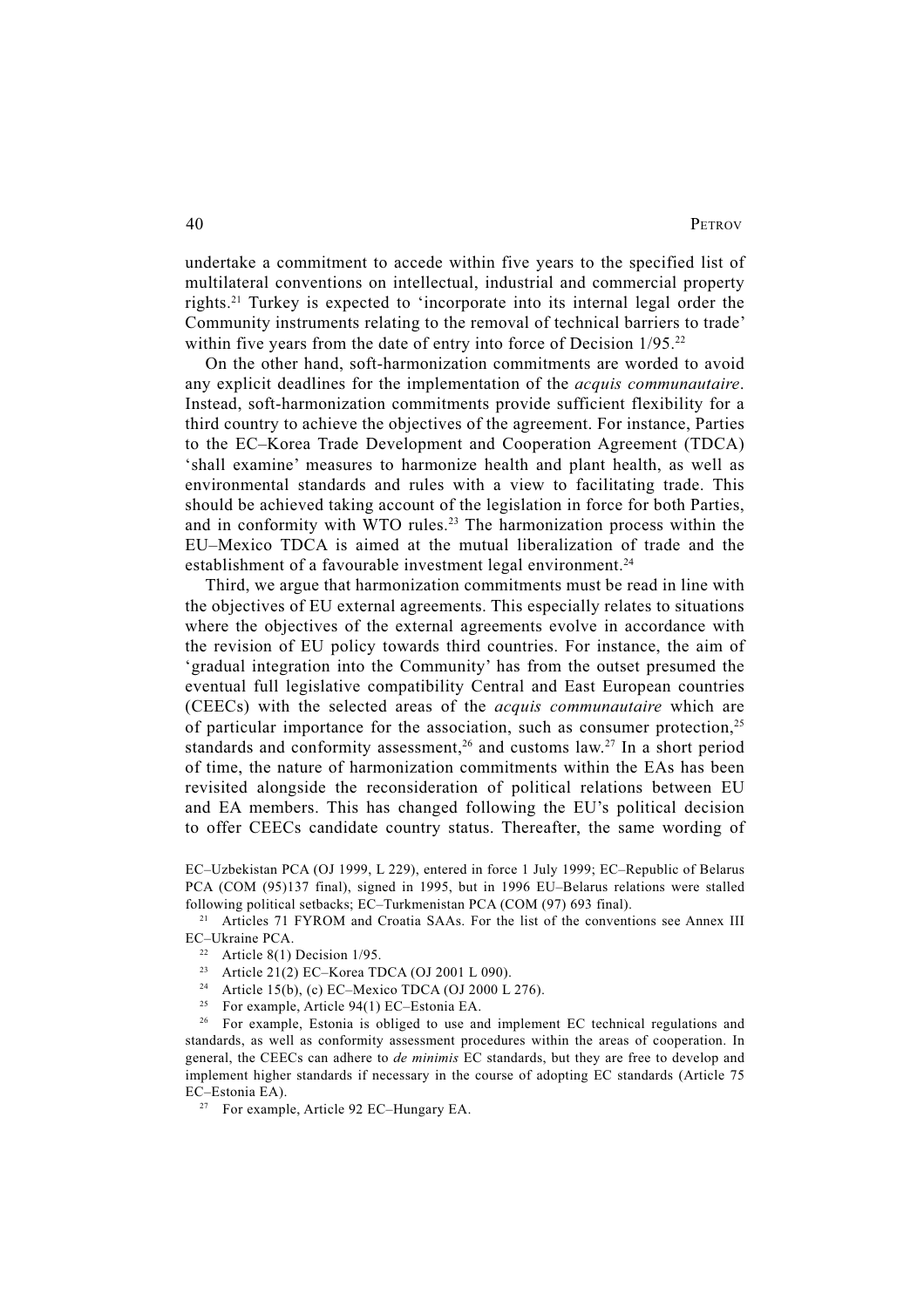the approximation provisions in the EAs has been read in different ways according to the enhanced objectives of cooperation, inter alia eventual full EU membership. This means that, following the Copenhagen Summit, approximation provisions in the EAs have been given a new dimension. In particular, the CEECs have committed themselves to the whole 'accession *acquis*' to fulfil the requirements of EU membership. One may argue that the political reconsideration of EA objectives has not altered the legal nature of the harmonization/approximation commitments. Indeed, from the outset, the CEECs have accepted the political commitment to adopt the 'accession *acquis*'. However, after some period of time, the parties have embarked upon specific legal commitments in order to meet the requirements for full EU membership. The EU has drafted the National Plans for Adoption of *Acquis* (NPAAs) and has carefully monitored their implementation with regard to each Central and East European candidate country. This means that the political decision to launch membership negotiations depends on the successful implementation of the NPAAs by Central and East European candidate countries.

The EU external agreements that target neither full EU membership nor common economic structures (customs union, free trade area) between the EC and third countries do not impose binding harmonization commitments. They are justified by very few binding commitments on behalf of the EU towards the third country. Simply speaking, these agreements could offer a third country very little in return for pursuing the binding harmonization programme. For example, the objectives of the PCAs and TDCAs regarding closer economic and political cooperation imply adequate non-binding harmonization commitments. These agreements provide that the parties may cooperate on issues ranging from the promotion and protection of investments and developing conditions on open and competitive public procurement to the facilitation of cultural cooperation.

To sum up, harmonization commitments are an efficient way of exporting the *acquis communautaire* into third countries' legal systems. Of course, this is conditional upon the effective application of these commitments by the third country. Most of the EU external agreements envisage soft-harmonization commitments, thereby encouraging third countries to embark upon the voluntary harmonization of their legislation to that of the EU. Achieving the objectives of EU external agreements depends on the effective enforcement and implementation by third parties of the harmonization commitments. Nonetheless, we believe that third countries possess some degree of discretion in enforcing soft-harmonization commitments in accordance with their own policy priorities and needs. In other words, third countries may pursue the enforcement of soft-harmonization commitments in parallel with developing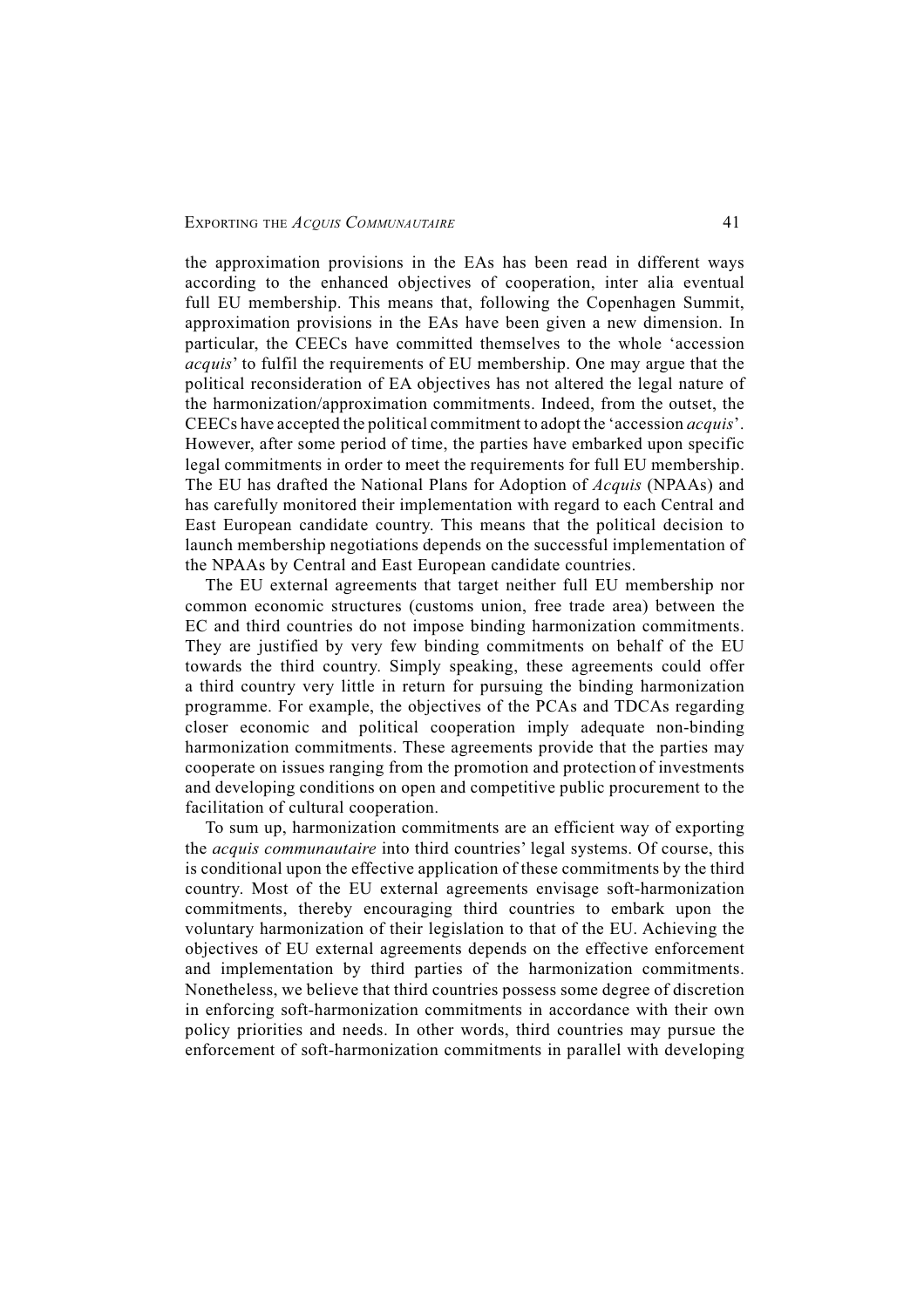bilateral political relations with the EU (such as the example of the PCA countries).28 'Conditionality clauses may significantly elevate the effective enforcement of non-binding harmonization commitments. In this case, the EC may enhance the format of its relations with certain third countries, and may subsequently reconsider the binding force of its harmonization commitments. These processes have already taken place with regard to the CEECs and some Mediterranean countries.

*c) Approximation clauses.* So-called 'approximation clauses' may be considered the most frequently applied means of exporting the *acquis communautaire* into the legal systems of third countries. Approximation clauses differ from harmonization commitments in several aspects. First, approximation clauses represent a distinct binding/non-binding legal provision in EU external agreements. Second, approximation clauses have more or less similar structure and wording throughout EU external agreements. Third, approximation clauses can be found under a separate title in EU external agreements, namely under the heading 'approximation of laws/legislative cooperation'.<sup>29</sup> Fourth, the general objective of an approximation clause is to encourage a signature to an EU external agreement to approximate its legislation to the *acquis communautaire* on a voluntary basis. In other words, contrary to harmonization commitments, approximation clauses do not envisage the mutual convergence of the parties' legislation to an EU external agreement. Notably, the EC–Israel EuroMediterranean Association Agreement (EMAA) envisages the possibility of the mutual approximation of laws, thereby equating the Israeli legal system to that of the EC, and also envisaging at least the possibility of exporting the Israeli legal heritage into the *acquis*. 30 However, this is more an exception rather than the rule in EU external relations.

*d) Mutual recognition agreements.* The conclusion of mutual recognition agreements (MRAs) between the EC and third countries serves as an alternative substantive method of exporting the *acquis communautaire* for third countries which would never embark upon the harmonization of their legislation to that of the EU. Generally, MRAs are concluded with third countries with an advanced level of economic and political development, and which are unlikely to join the EU in the foreseeable future (USA, Canada, Australia,

<sup>28</sup> R. Petrov, 'Recent Developments in the Adaptation of Ukrainian Legislation to EU Law' (2003) 8/2 EFA Rev., pp. 125–142.

<sup>&</sup>lt;sup>29</sup> For instance, these are: the EAs Title V 'Payments, Capital, Competition and other economic provisions, Approximation of Laws'; the SAAs Title VI 'Approximation of Laws and Law Enforcement'.

<sup>&</sup>lt;sup>30</sup> The approximation clause in the EC–Israel EMAA (OJ 2000 L 147/1) reads: 'The Parties shall use their best endeavours to approximate their respective laws in order to facilitate the implementation of this Agreement' (Article 55 EC–Israel EMAA).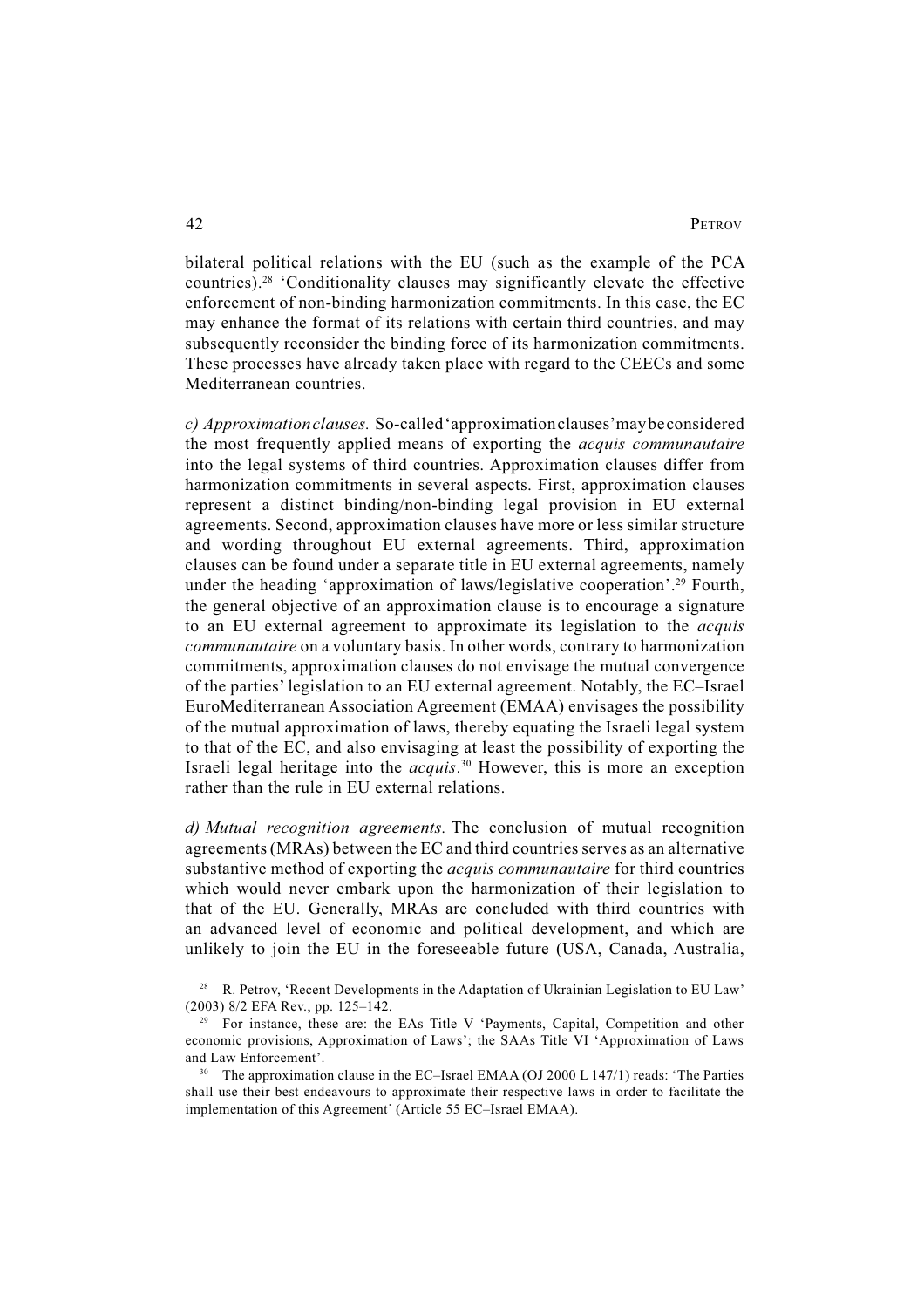Japan, Switzerland, Israel and New Zealand). The mutual recognition regime presumes the existence of mutually recognized legal principles and standards between the parties. Mutual recognition agreements target the establishment of mutually recognized regulatory and conformity assessment systems which are underpinned by the increase in confidence between mutual recognition agreement partners. To this end, the EC mutual recognition agreements encourage third countries to use relevant international conformity assessment standards, guides and recommendations, as well as harmonized EC and international conformity assessment procedures. In general, the mutual recognition regime focuses on specific areas that are important for ensuring the liberalization of mutual trade between the EC and third countries. For example, these areas are: conformity assessment, standardization, metrology, quality control, agricultural products and professional qualifications.

The EU institutions have been clear on the focal importance of the MRAs for trade with important trading partners. For instance, the European Commission has claimed on many occasions that the adoption of MRAs is one of the Community's strategies for pursuing its trade objectives in the areas of standards and conformity assessment.<sup>31</sup> As far as the EU and third countries are concerned, the utility of MRAs for opening up foreign markets is conditional on the full confidence in the other party's conformity assessment processes, i.e. comparable concepts of product testing and approval, and comparable or mutually acceptable systems of certification. Therefore, only a sufficiently high level of trade between the EU and a third country could justify the significant costs of setting up a mutual recognition agreement. Historically, the EC has signed a moderate number of MRAs with third countries, all of which it considers important trading partners with an advanced level of economic and political development. EU foreign policy does not consider the conclusion of MRAs a part of its conditionality policy towards third countries. In other words, the EU launches mutual recognition agreement negotiations only on the proviso that the third country undertakes considerable economic, political and legal reforms. For example, some EU external agreements provide that at some stage, 'when the circumstances are right', the parties may conclude agreements for the mutual recognition of certifications.32 The EC conditionality goes further in EC–ACP countries (African, Caribbean and Pacific) legislative cooperation which cites mutual recognition agreements in sectors of mutual economic interest in successful ACP countries' liberalization efforts.<sup>33</sup>

In the end, a mutual recognition regime may be considered one of the most sophisticated substantive means of *acquis* export, since it requires a

<sup>31</sup> For example see European Commission Communication 'Community External Trade Policy in the Field of Standards and Conformity Assessment' COM (1996) 564 final.

<sup>32</sup> For instance, see Article 40 of the EC–Ukraine PCA.

<sup>&</sup>lt;sup>33</sup> Article 47 of the Cotonou Agreement (OJ 2000 L317/3).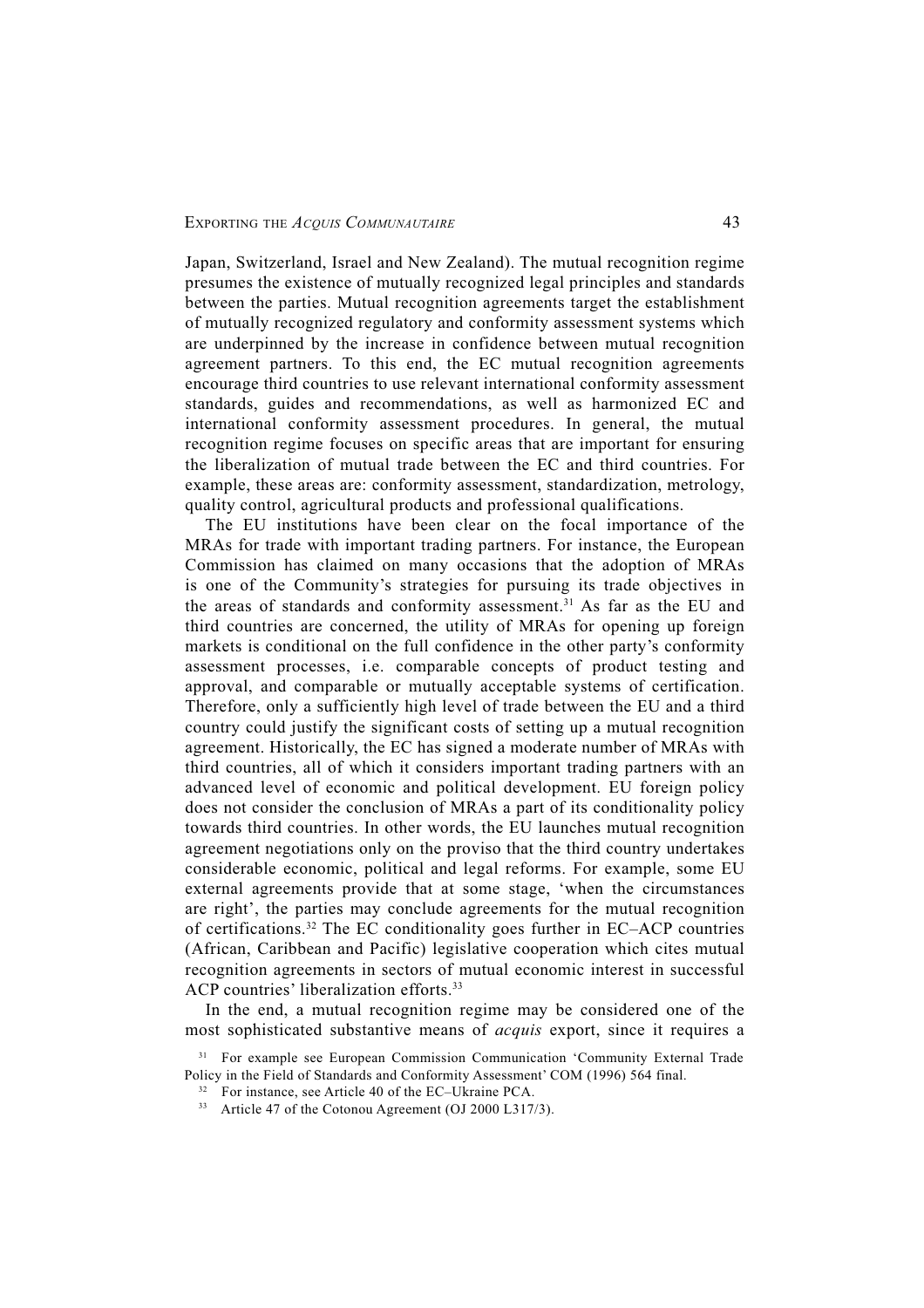considerable degree of confidence on behalf of the EC in the legal system of a third country. However, it does not prevent the EC from associating the opening of negotiations on a mutual recognition regime with its conditionality policy towards third countries. In general, conditionality clauses in EU external agreements are constructed in such a way as to encourage the voluntary harmonization of third country legal systems with that of the EC, in return for the vague prospect of a mutual recognition regime.

#### **III Procedural Means of Exporting the** *Acquis Communautaire*

Despite their secondary nature, the procedural means of exporting the *acquis* provide a strong case in proving our findings in this article. Similar to what has been argued above, we suggest that the procedural means of *acquis* export are not common to all EU external agreements, but rather they mirror specific objectives of the EU external agreements.

## *1. Formal/Informal Involvement of Third Countries in the EC Decisionmaking Process*

The most advanced and sophisticated procedural mechanism for the involvement of third countries in the EC decision-making process is elaborated in the EEA Agreement. The far-reaching objectives of the EEA Agreement, which ensure access of the EFTA countries to the EC internal market, entail the comprehensive adoption by the latter of the relevant *acquis*. For this purpose, the procedure of homogeneity ensures the export of the pre-signature *acquis* and the timely implementation of the post-signature *acquis* into the legal systems of the EFTA countries.

The incorporation of the *acquis communautaire* within the EEA Agreement takes two procedural forms: 'decision shaping' and 'decision taking'.34 These procedural forms are exercised within a twin-pillar EEA structure, which comprises EC and EFTA institutions. This means that both decision-shaping and decision-taking within the EEA are conducted under close cooperation between EC and EFTA bodies. At the same time, neither the EFTA institutions nor the EEA member states are involved in EC decision-making. In accordance with Article 99(1) of the EEA Agreement, decision-shaping provides a forum

<sup>&</sup>lt;sup>34</sup> These expressions were used by J. Forman in his article 'The EEA Agreement Five Years On: Dynamic Homogeneity in Practice And Its Implementation By The Two EEA Courts' (1999) 36 CML Rev., pp. 751–781 at p. 756. Therein he referred to the 'decisions shaping', as it is termed, with regard to the adoption of the *acquis* at EC level and 'decision taking' as regards the EEA Joint Committee decisions themselves.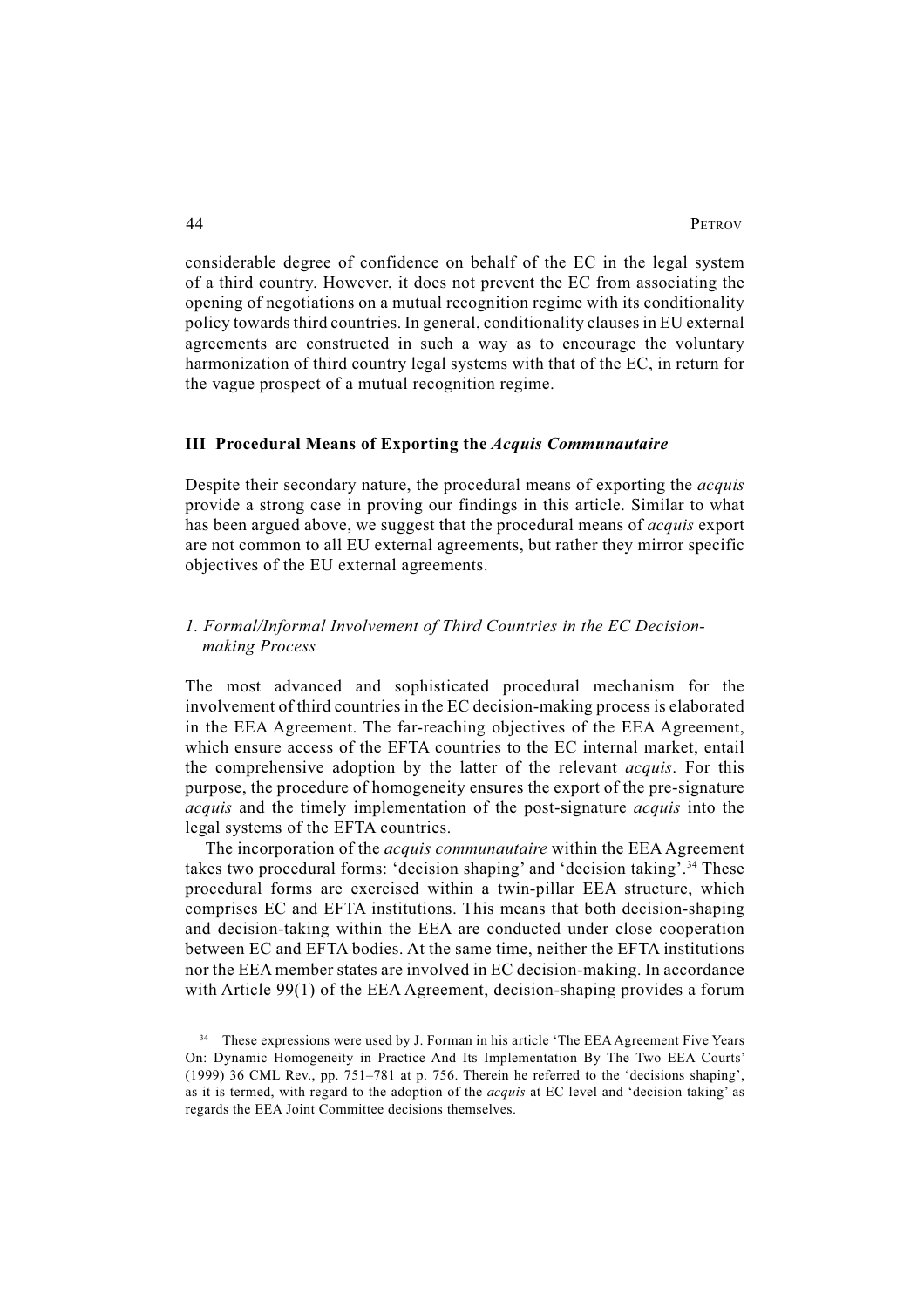for early consultations of the Commission with the EFTA countries' experts*.*  The Commission '*shall informally* (emphasis added) seek advice from the EFTA experts in the same way as it seeks advice from the EC Member States for the elaboration of its proposals'.<sup>35</sup> This means that the EFTA member states' experts may access Commission committees for the purpose of taking part in drafting the relevant EC legislation.<sup>36</sup> Participation in the committees ensures the efficient incorporation of new EC legislation. At the present moment, representatives of the EFTA member states have access to some 360 committee working groups, as well as to numerous scientific committees.<sup>37</sup> Then the Commission transmits to these experts a copy of a drafted legislative proposal (not necessarily drafted in close cooperation with the experts) in the areas covered by the EEA Agreement. Thereafter, a preliminary exchange of views on the proposal takes place in the EEA Joint Committee 'at the request of one of the Contracting Parties'.38 However, it is not clear if such an exchange of views may be influenced by possible negative feedback made by the EFTA experts.

The objective of the 'decision-taking procedure' is to ensure the 'legal security and the homogeneity of the EEA'.<sup>39</sup> Within this procedure, the EEA Joint Committee takes decisions to ensure as closely as possible the simultaneous application of the new and old *acquis communautaire* within the annexes of the EEA Agreement.40 For this purpose, the Commission is responsible for 'early warnings' to EFTA countries, via the EEA Joint Committee, whenever the EU legislature adopts new legislation on an issue governed by the EEA Agreement. Thereafter, the EEA Joint Committee is expected to make every effort to ensure the amendment of a relevant EEA Agreement annex.<sup>41</sup>

None of the EU external agreements replicates the depth of the formal/ informal involvement of third countries into the EC legislative process in the EEA Agreement. This is because the homogeneity procedure was a part of the political compromise reached exclusively between the EC and the EFTA signatories to the EEA Agreement. Instead, the latest EU external agreements envisage a degree of third party involvement in the EC decision-making process, which is in line with the specific objectives of these agreements, and which is also in accordance with bilateral political arrangements between

36 Articles 100, 101 EEA Agreement.

<sup>37</sup> For example, in 2002 EFTA countries experts participated in work of 281 EC committees (EEA Joint Committee Annual Report 2002, <secretariat.efta.int/Web/Publications/ AnnualReport/>, accessed 18 December 2007).

- <sup>38</sup> Articles 99(2) and 99(3) EEA Agreement.
- 39 Article 102(1) EEA Agreement.
- 40 Article 102(1) EEA Agreement.

<sup>41</sup> Article 102(3) EEA Agreement. This procedure requires the unanimous agreement of all the EFTA countries in order to make a decision.

<sup>35</sup> Article 99(1) EEA Agreement.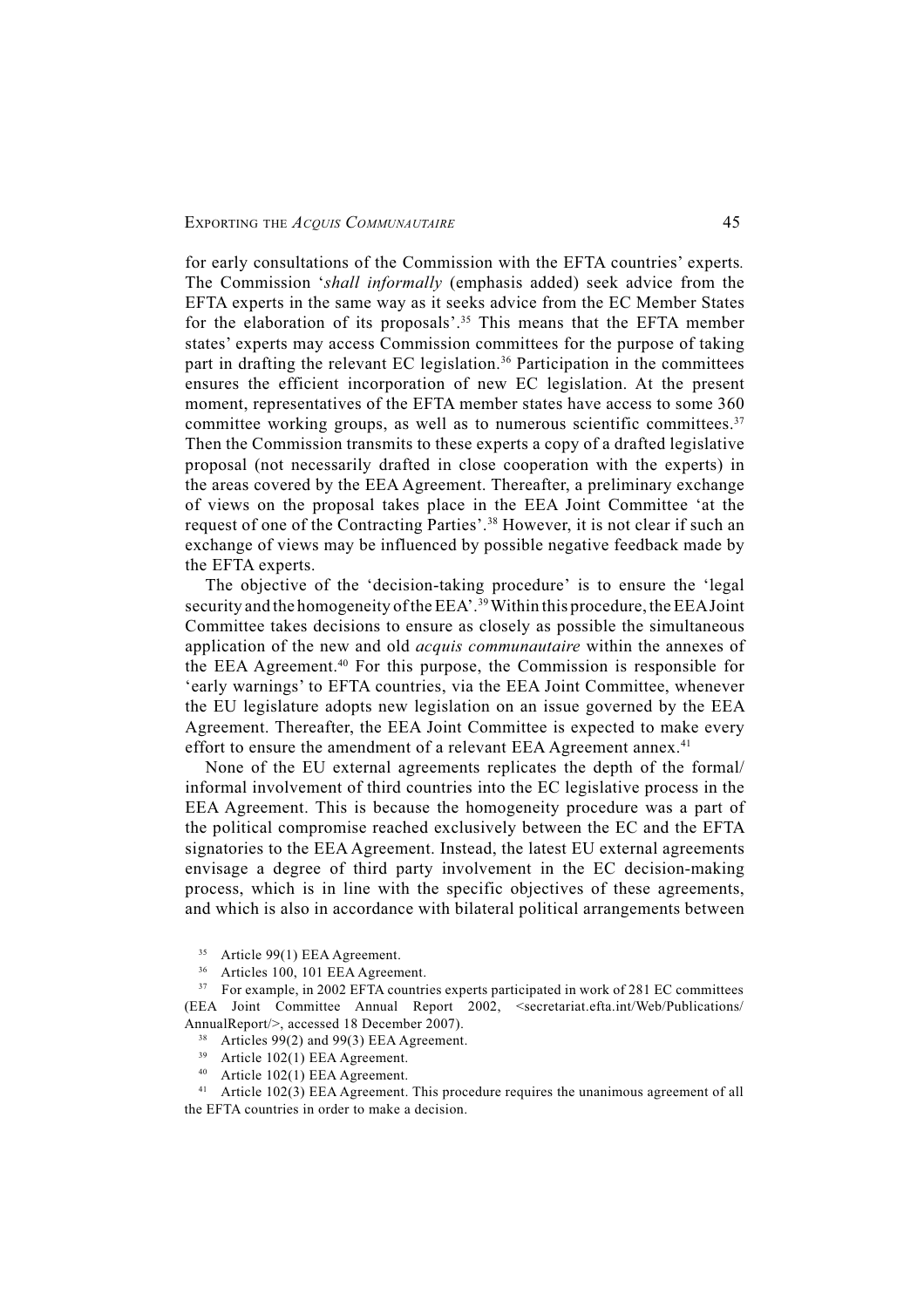the EU and third countries. The aim of a customs union between the EC and a third country could entail a considerable degree of involvement by that third country's experts in the EC decision-making process. For instance, in accordance with Decision 1/95, Turkish experts should be informally consulted by the EC at the drafting stage of EC legislation where this falls in an area of direct relevance to the operation of the EC–Turkey Customs Union. It must be noted that the Commission is not obliged to follow the advice of the Turkish experts. The experts may be involved in the work of a number of technical committees, which assist the Commission in the exercise of its executive powers, in areas of direct relevance to the functioning of the Customs Union.42

The EC–Swiss SAs imply the informal binding involvement of Swiss experts in the drafting of the dynamic *acquis communautaire*. Under the EEA Agreement, the Commission is obliged to consult the EFTA member states' experts on the early stages of preparation of any new relevant EC law whereas, in contrast, the EC–Swiss information exchange procedure means that Switzerland must be notified of the *acquis* once it already has been adopted.43 During the preparatory drafting stage of the *acquis*, Swiss experts may be informed and consulted 'as closely as possible' before and after the meetings of EU experts. It is only 'at the request of one of the Contracting Parties [that] a preliminary exchange of views may take place in the Joint Committee'.44

The remaining EU external agreements consider neither the formal nor the informal involvement of third countries in EC decision-making processes. Recent EU external agreements avoid references to such commitments. Instead, EU external agreements offer wider options for the mutual exchange of information, and technical/financial assistance, to encourage the export of the *acquis* into the legal orders of third countries (PCAs, SAAs, TDCAs). The EU external development agreements contain mere statements of intent for mutual legislative cooperation. For example, the Cotonou Agreement calls for 'developing functioning links between ACP and European standardization, conformity assessment and certification institutions', and to exchange information on their legislation, $45$  experiences and policies. $46$ 

We conclude with two points. First, the EC is reluctant to extend to the latest EU external agreements the involvement of third country experts, which we can

- 44 Article 23 of the EC–Swiss SA on air transport.
- 45 Article 50(2) Cotonou Agreement.
- 46 Article 51 Cotonou Agreement.

<sup>42</sup> Article 60 Decision 1/95.

<sup>43</sup> Similarly to the EEA Agreement, Article 17 of the EC–Swiss SA on Free Movement of Persons envisages the exchange of information not only on developments in legal acts but also in the ECJ case law.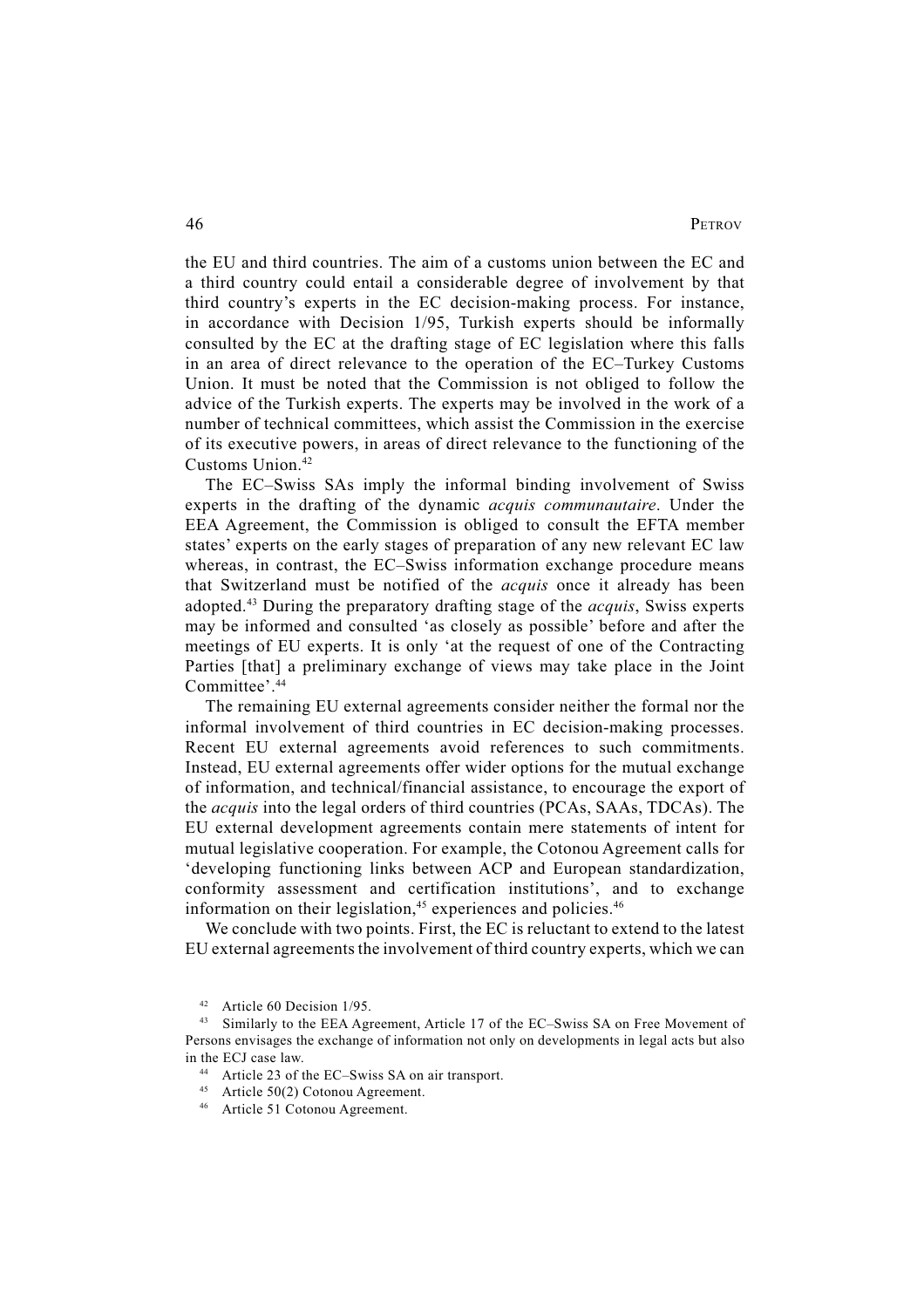witness in the EC decision-making procedure applied in the EEA Agreement and in the decisions taken by the EC–Turkey Association Council. The example of the EEA Agreement has probably proved costly and too advanced for the specific format of relations between the EU and a third country. This might indicate that the EU considers this procedural means suitable only for external agreements with a high level of mutual economic integration (customs union or access to mutual markets). Even the EU external agreements with the objective of eventual EU membership (SAAs, EAs) do not foresee the level of formal/informal involvement similar to that cited in economic integration agreements (EAA Agreement, EC–Turkey customs union). Second, the degree of involvement of third country experts in EU decision-making is linked to the nature of the harmonization/approximation commitments, and to the entire objectives of the EU external agreements. If these agreements envisage binding harmonization/approximation commitments, and if they pursue close economic integration (EEA Agreement, EC–Swiss SAs, Ankara Agreement), then some degree of formal/informal involvement is possible. On the other hand, EU external agreements that impose soft approximation/harmonization commitments, and which avoid the prospect of close economic integration (PCAs, EMAAs, TDCAs), do not include the possibility of involvement in EU decision-making. In this regard, our study shows that the latest EU external agreements offer other options (informational assistance, technical and financial support) to third countries which have embarked upon the process of voluntary harmonization, in order to fulfill soft approximation/harmonization commitments. We consider these alternatives in detail below.

### *2. Exchange of Information*

The exchange of information is one of the most frequently applied procedural means of exporting the *acquis communautaire* into the legal systems of third countries. EU external agreements envisage various methods of information exchange. Similar to what has been argued above, we believe that the procedures of information exchange are linked directly to the aims of the EU external agreements. To prove our findings we shall consider the substance of the procedure of information exchange within selected groups of EU external agreements.

In the EEA Agreement, the EC–Turkey Customs Union and the EC–Swiss SAs, the exchange of information serves as a fundamental procedural tool, in order to achieve the uniform interpretation and timely implementation of the *acquis communautaire* in EU external agreements.

The procedure of information exchange underpins the whole mechanism of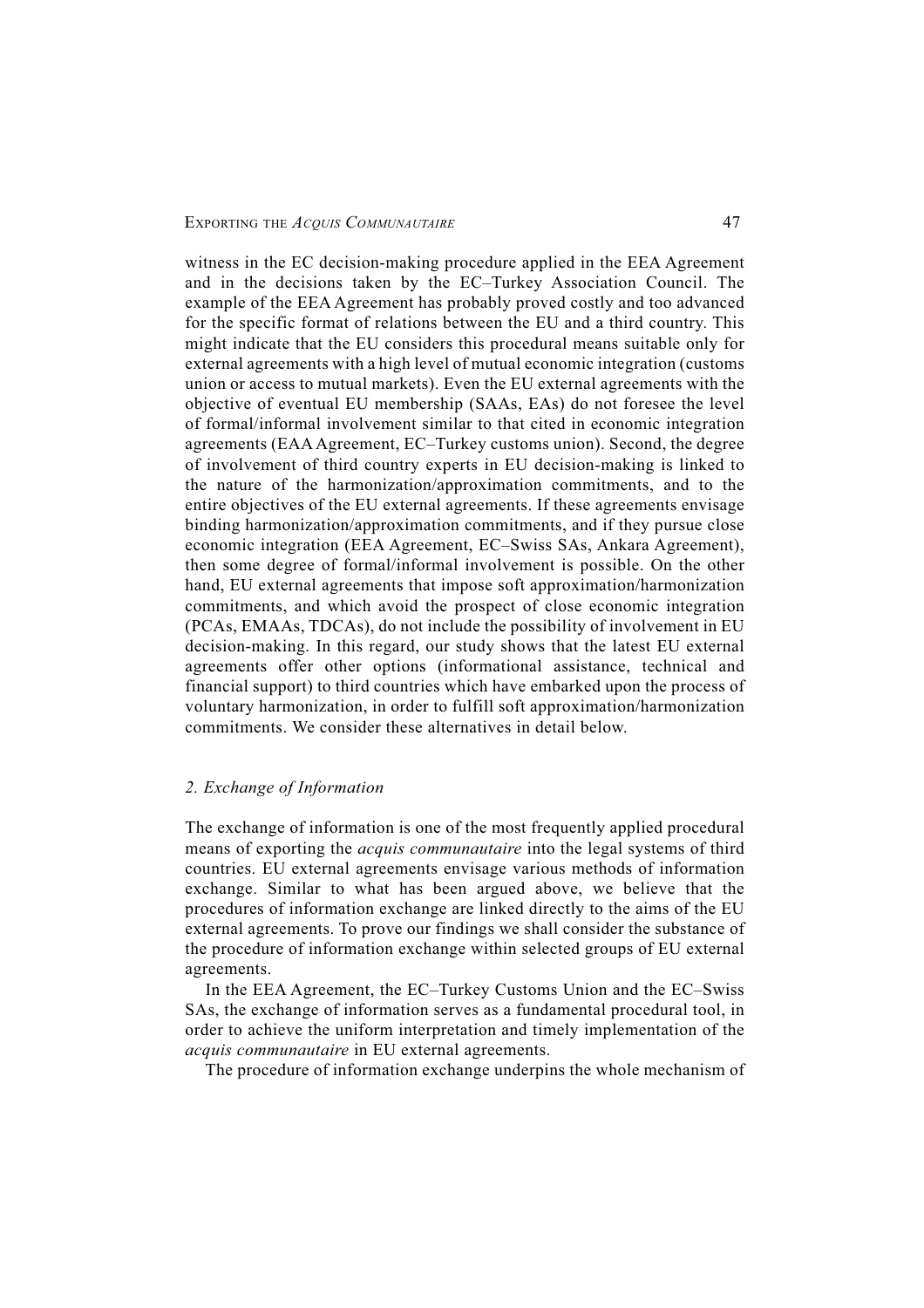the homogeneous interpretation of the EFTA countries' legislation, as well as the post-signature *acquis* in the EEA Agreement.<sup>47</sup> For this purpose, the EEA Joint Committee keeps the ECJ and the EFTA Court case law under constant review. Furthermore, a court or tribunal from an EFTA country, if it considers necessary, may ask the ECJ to rule on the interpretation of an EEA Agreement provision identical in substance to the *acquis communautaire*. 48 The ECJ has been protective regarding its own monopoly on the interpretation of the *acquis*, and the potential threat from the EEA Court, as envisaged in the first draft of the EEA Agreement.<sup>49</sup> These problems were subsequently rectified in the second version of the EEA Agreement. The twin-pillar structure set up in the second version of the EEA Agreement clearly distinguishes the EC from the EFTA member states from an institutional point of view, and no longer affects either the exercise of power by the EC and its institutions, or the interpretation of the *acquis communautaire*. Thus, the ECJ has acknowledged that within the twin-pillar approach the autonomy of the EC legal order is secure.<sup>50</sup>

In accordance with Article 106 of the EEA Agreement, the system of information exchange comprises the following stages: a) transmission to the Registrar of the ECJ judgments of the listed courts on the interpretation and application of the EEA and the EC founding treaties, as well as the Acts concerning provisions identical in substance to those in the EEA; b) the Registrar of the ECJ classifies these judgments, including as far as necessary the drawing up and publication of translations and abstracts; c) the Registrar of the ECJ issues the relevant documents to the competent national authorities, which are to be designated by each Contracting Party.

In the EC–Turkey Customs Union the procedure of information exchange is equivalent to that of the EU Member States. This means that Turkey must submit information to the Commission in all cases where the Member States must do so. In return, the Commission is obliged to share its reports and assessments with Turkey.51 The Parties are committed to publish all information related to the instruments employed.<sup>52</sup>

The procedure of information exchange within the EC–Swiss SAs does not equate to the consultation and information procedure set up within the EEA

47 Recital 15 EEA Agreement and Article 105(1) EEA Agreement encourages the Parties 'to arrive at as uniform an interpretation as possible of the provisions of the Agreement and those provisions of Community legislation which are substantially reproduced in the Agreement'.

48 Article 107 EEA Agreement. See Protocol 34 'On the possibility of courts and tribunals of EFTA states to request the Court of Justice of European Communities to decide on the interpretation of EEA rules corresponding to EC rules'.

49 Opinion 1/91 [1991] ECR 6079, at 30–46.

<sup>50</sup> Opinion 1/92 [1992] ECR 2821, at  $18-35$ .<br><sup>51</sup> The distribution of information on beha

51 The distribution of information on behalf of Turkey to other EC Member States is achieved via the Commission. Only in urgent cases is the rapid transfer of information is envisaged (Annex I (5) to Decision 1/95).

<sup>52</sup> See Annex I (6) to Decision 2/97 (OJ 1997 L 191/1).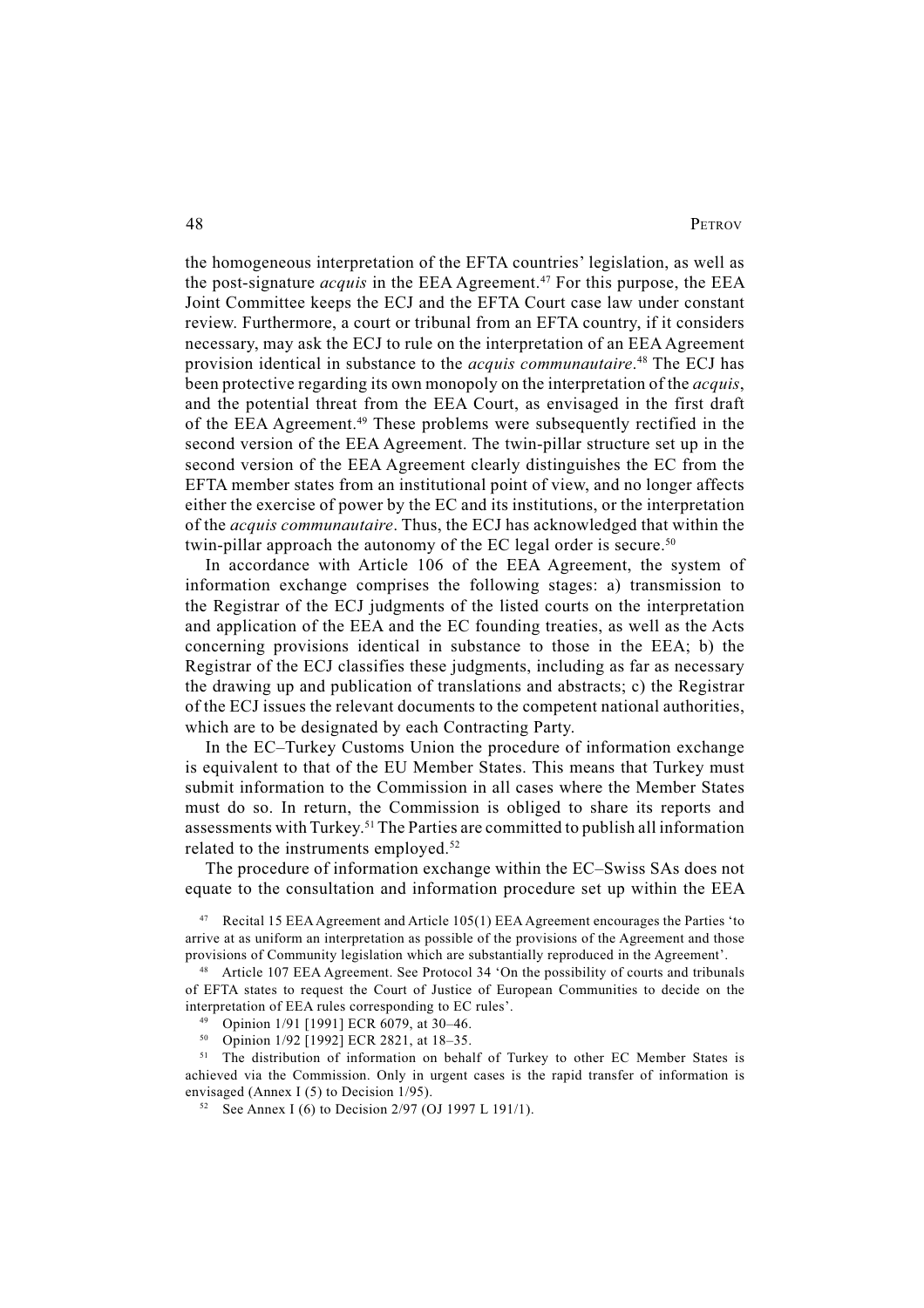Agreement and the EC–Turkey customs union. Within the EC–Swiss SAs, the information exchange procedure of the newly adopted *acquis communautaire* must be formally notified to Switzerland and vice versa within eight days. However, the EC–Swiss Joint Committees have full discretion on deciding whether to implement the new EC *acquis* into the Swiss legal system.<sup>53</sup>

In the EAs and SAAs, the procedure of information exchange constitutes an intrinsic part of the technical assistance package on behalf of the EU. This technical assistance package is aimed at assisting CEECs and SAA countries in their approximation efforts, and drafting their national legislation in accordance with EU standards,<sup>54</sup> to meet the aims of eventual EU membership. Neither EAs nor SAAs envisage formal/informal involvement in EU decisionmaking procedures. Instead, the procedure of information exchange in the EAs and SAAs presumes the EU's informational assistance to the CEECs and SAA countries on the correct application and enforcement of the *acquis communautaire* and EC policies. Besides, the procedure of information exchange also covers the public education dimension. For instance, the EAs and the SAAs are supplemented by the so-called 'information and communication' procedure which is aimed at providing the general public with basic information on the EU and on the EC policies and institutions through educational events, training and conferences.<sup>55</sup>

EU external agreements which do not envisage the eventual integration of a third party into the EU do not provide a procedure of information exchange, but offer informational assistance within specific sectors of cooperation between the parties. For instance, the EC–South Africa TDCA envisages the mutual exchange of information procedures on customs, investment opportunities, postal cooperation and policy, consumer policy, cooperation on the recognition of degrees and diplomas, and health. The PCAs refer to informational assistance on behalf of the EU on investment opportunities, mining, transfer of technologies, regional policies, employment, media and customs. Besides, Parties to the PCAs promote the exchange of information on standards, inspection and certification in the field of telecommunications and information technology.56

We conclude that the procedure of information exchange is applied in line with the objectives of the EU external agreements. The above analysis shows that the EU external agreements which aim at the establishment of a customs union, close sectoral cooperation and access to markets between the EC and a third country (EEA Agreement, EC–Swiss SAs, Ankara Agreement) all envisage a binding procedure of information exchange, which is in turn

<sup>53</sup> Article 12 EC–Swiss SA on technical barriers.

<sup>54</sup> For example, see Article 86 EC–Estonia EA or Article 83 EC–Hungary EA.

<sup>55</sup> For example, Article 93 EC–Estonia EA and Article 82(3) Croatia SAA.

<sup>56</sup> For example, Articles 54(1), 57(2), 63(3), 70(2), 71(2), 74, 76(2) EC–Ukraine PCA.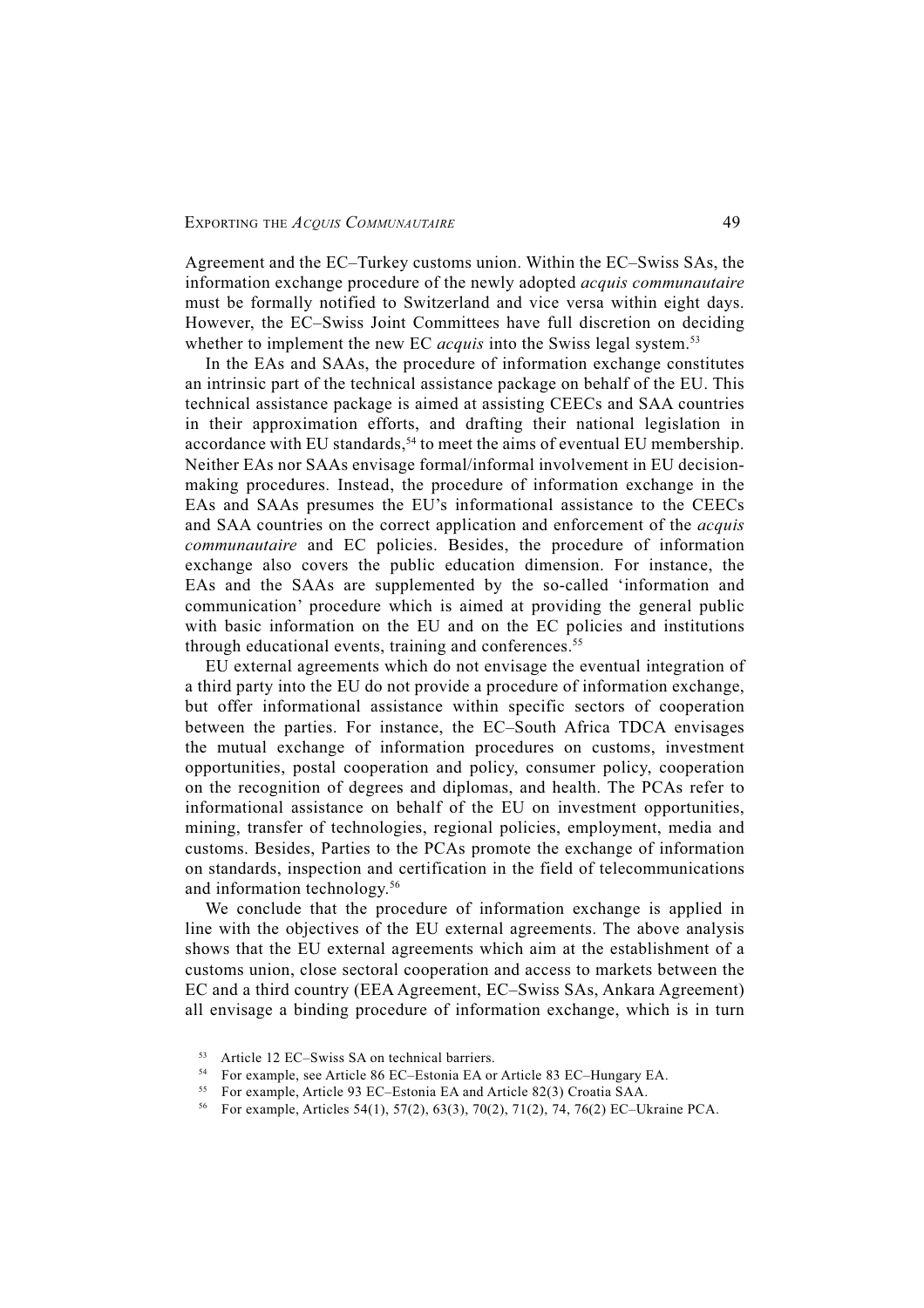underpinned by the informal involvement of third country experts in the EC decision-making process. On the other hand, EC association, development, and partnership agreements (PCAs, EAs, SAAs, PCAs and others) refer to a nonbinding 'information assistance' procedure which does not commit but gives an opportunity for a party to the agreement to be informed and consulted on new EC legislation. In practice, information assistance within EC association, sectoral cooperation, development and partnership agreements have become a one-sided process with a strong educational dimension, where a third country acts as a mere recipient of what the EU institutions select to offer. The information assistance procedure aims to support the so-called 'voluntary harmonization' by supplying information on the *acquis communautaire* without any binding commitments on behalf of the EU. In our opinion, these dimensions clearly illustrate that the EU carefully tailors the format and objectives of the procedure of information exchange to specific objectives of its EU external agreements.

## *3. Technical, Administrative and Financial Assistance on Behalf of the EU to Third Countries*

The export of the *acquis communautaire* into the legal orders of third countries is supported by technical and financial assistance packages on behalf of the EU. The EU provides technical and financial aid through more than 30 different legal instruments. Some of them are thematic, such as the European Initiative for Democracy and Human Rights (EIDHR). Most of them are geographical, such as the European Development Funds (which are, for instance, applied to the ACP countries), or purposefully tailored technical and financial assistance programmes (MEDA, PHARE, Community Assistance for Reconstruction, Development and Stabilization (CARDS), and Technical Assistance to the Commonwealth of Independent States (TACIS)). In the last case, the objectives and scope of the EU technical and financial assistance packages may have common elements, but they differ in substantive issues, in line with the objectives of either EU external agreements or the status of political and economic relations between the EU and the third country. Technical assistance is provided under the auspices of EU-funded assistance programmes, encompassing a variety of activities, ranging from investment in infrastructure to assistance in legal drafting and education.<sup>57</sup> In general,

<sup>&</sup>lt;sup>57</sup> In general, EU technical assistance covers the following activities: the exchange of experts, the exchange of experience and know-how, the provision of early information especially on relevant legislation, the organization of seminars, training activities, aid for the translation of EU legislation in the relevant sectors, assistance in drafting national legislation in accordance with the *acquis communautaire*, and the modernization and restructuring of specific sectors (agriculture, agro-industrial) in consistency with the EU rules and standards.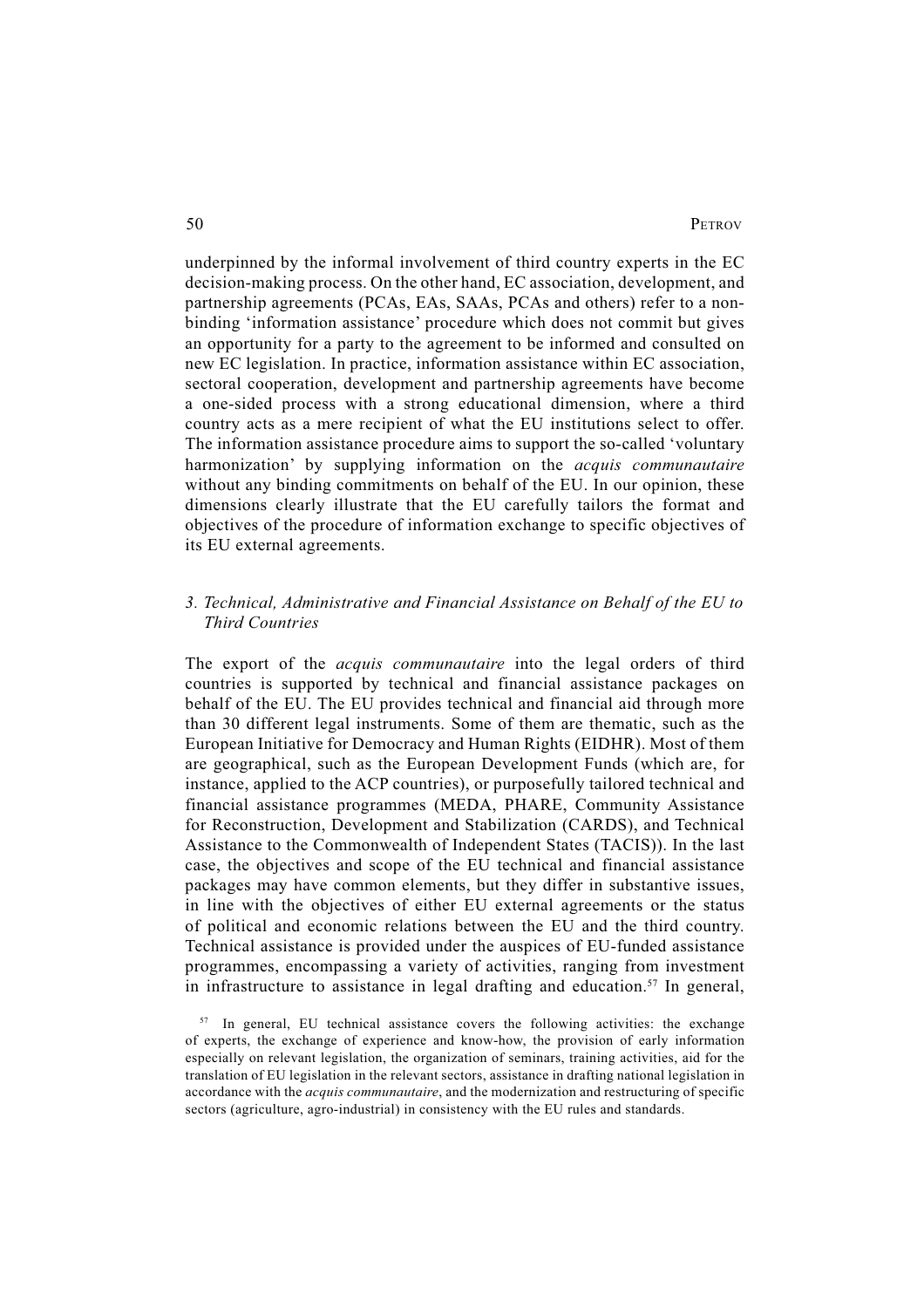EU technical and financial assistance targets the creation of good governance in third countries. However, there is a serious criticism of shortcomings on transparency and bureaucratization within the technical assistance itself, in particular in the tendering procedures. Some projects are ineffective, since they have not been adapted to local needs and specifics, and consultants are not sufficiently qualified. As some commentators correctly note, this situation hampers the promotion of EU values to the wider world.<sup>58</sup>

### **IV Conclusion**

This article focused on selected substantive and procedural means of exporting the *acquis* into the legal systems of third countries. We argued that the former referred to the fundamental ways of implementing the *acquis communautaire* into third country legal orders. The latter related to specific technical/procedural tools which either directly or indirectly encourage the implementation of the *acquis* into third country legal orders. We believe that the substantive and procedural means of exporting the *acquis* are not uniformly applicable, but are rather exercised in accordance with the specific objectives of EU external agreements. Indeed, our analysis of EU external agreements confirms that their objectives unquestionably constitute a driving force behind understanding the role and mechanism of the substantive and procedural means of exporting the *acquis*. Among all these, homogeneity remains the most advanced tool for exporting the *acquis* since it achieves these objectives not only through the alignment of the EFTA member states' national laws with the dynamic *acquis* but also through judicial dialogue between the ECJ and the EFTA Court. Nevertheless, the most recent EU external agreements do not replicate the entire homogeneity procedure found in earlier agreements. Instead, they apply selected elements of the homogeneity procedure in order to achieve the specific objectives of the EU external agreements. On the one hand, objectives to bring about closer economic and political cooperation (customs union, free trade area, mutual recognition regime) imply that third countries will accept binding substantive and procedural means to implement the *acquis communautaire* into their own legal system. On the other hand, the objectives of EC partnership, cooperation and development agreements envisage less ambitious substantive and procedural means (non-binding harmonization/approximation of laws commitments, supported by technical and educational assistance on behalf of the EU; they also do not envisage the involvement of a third country in EC decision-making procedures). In the former case, the EU expects candidate countries to import the fixed and

<sup>58</sup> K.N. Metcalf, 'Influence through Assistance: The EU Assistance Programmes' (2003) 9/3 EPL, pp. 425–442.